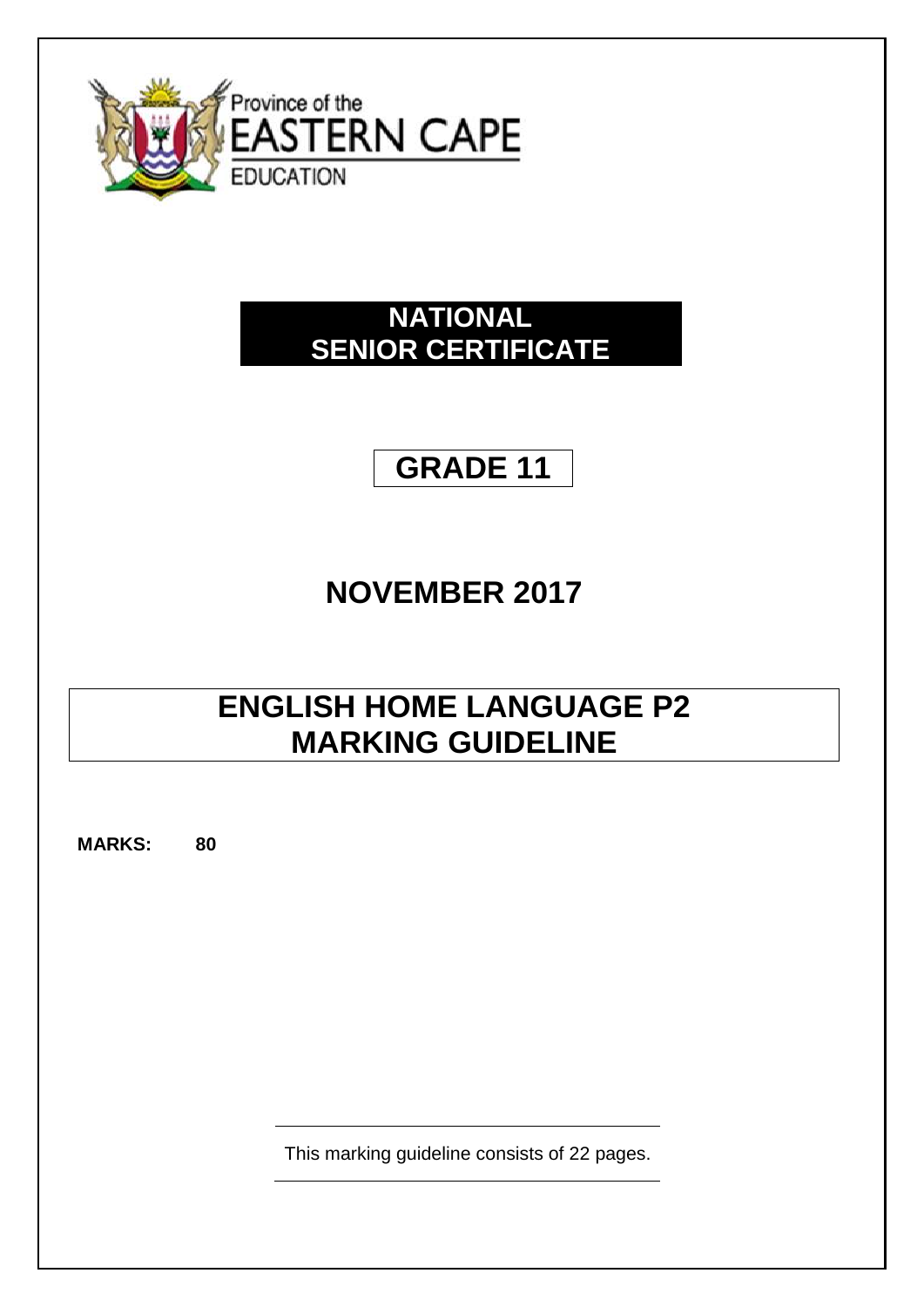### **NOTE TO MARKERS**

- This marking memorandum is intended as a guide for markers.
- Candidates' responses must be considered on their merits.

## **MARKING GUIDELINES**

- Wherever a candidate has answered more than the required number of questions, mark only the first answer/response. (The candidate may not answer the essay and the contextual question on the same genre.)
- In SECTION A, if a candidate has answered all four questions on seen poems, mark only the first two.
- In SECTIONS B and C, if a candidate has answered two contextual or two essay questions, mark the first one and ignore the second. If a candidate has answered all four questions, mark only the first answer in each section, provided that one contextual and one essay has been answered.
- If a candidate gives two answers where the first one is wrong and the next one is correct, mark the first answer and **ignore** the next.
- If answers are incorrectly numbered, mark according to the memo.
- If a spelling error affects the meaning, mark incorrect. If it does not affect the meaning, mark correct.
- *Essay question*: If the essay is shorter than the required word count, do not penalise because the candidate has already penalised him/herself. If the essay is too long, consider and assess a maximum of 50 words beyond the required word count and **ignore the rest of the essay.**
- *Contextual questions:* If the candidate does not use inverted commas when asked to quote, **do not penalise**.
- Answers to contextual questions must be assessed holistically. Part marks should be awarded in proportion to the fullness of the response to each question.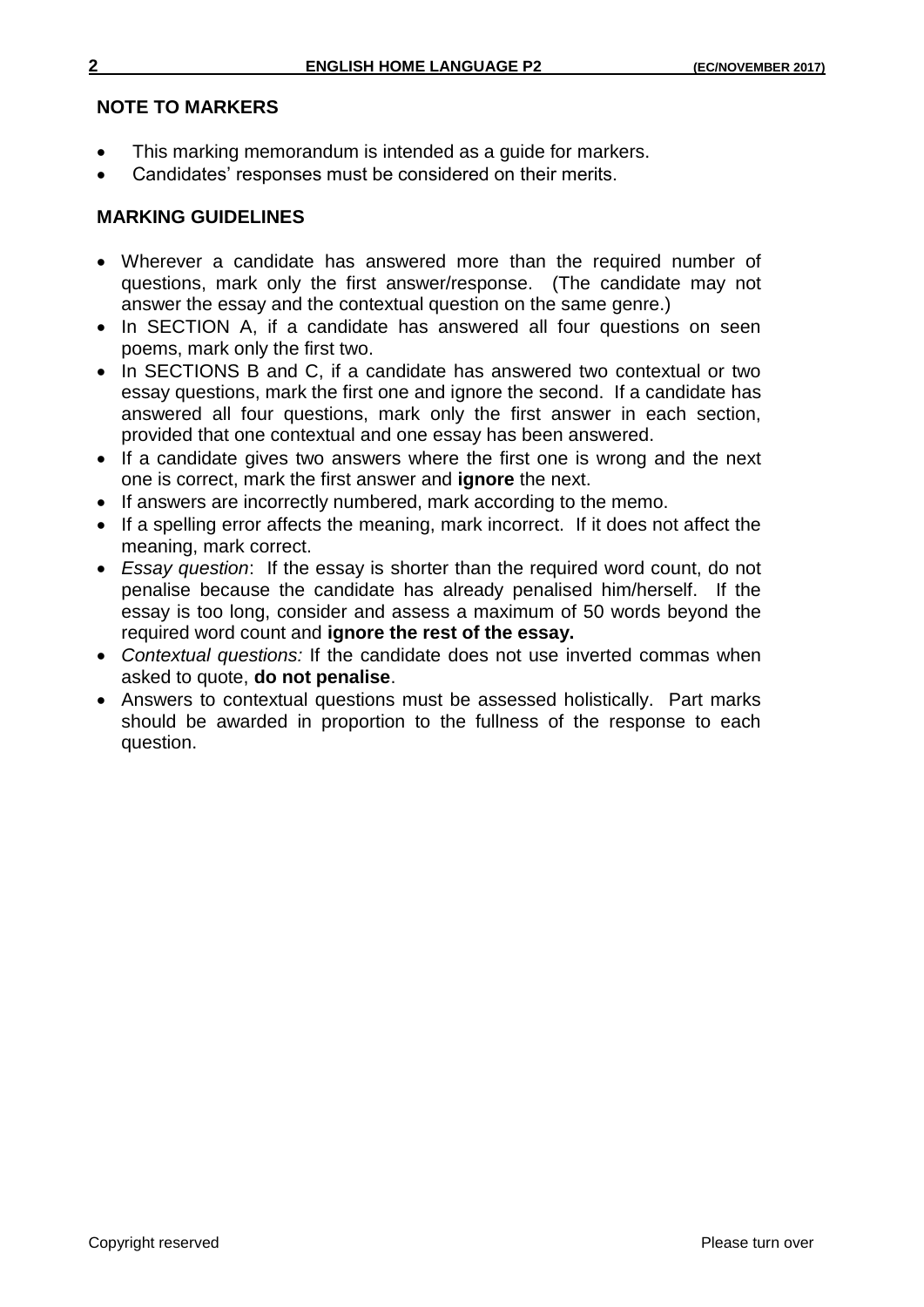#### **SECTION A: POETRY**

#### **QUESTION 1: PRESCRIBED POETRY – ESSAY QUESTION**

In a carefully planned essay, critically discuss how the poet uses the title and imagery to convey the message of the poem. Your essay must be 200–250 words (about ONE page) in length.

#### *Message:*

 *Death changes everything; relatives and relationships change when someone dies.*

*Title:*

- *The title suggests a happy occasion – a short vacation in the middle of the school term.*
- *This idea is in contrast with the reason the speaker returns home; it is not for a holiday, but for his brother's funeral.*
- *The title is thus unexpectedly ironic.*

*Imagery:* 

- *The 'bells knelling' are an ominous indication of something unpleasant.*
- *The unusual sight of the speaker's crying father is the first confirmation of a sad family gathering.*
- *The old men standing up to greet the schoolboy show a shift in his relationship with acquaintances – his family's sadness causes people to treat him differently, and he is 'embarrassed' by it.*
- *He witnesses his mother's anguish ('angry tearless sighs'), yet seems unaffected by her unusual behaviour.*
- *He is alone. His parents are grieving, and he has to make sense of it all.*
- *When the speaker finally sees his younger brother's corpse, it is the very specific reference to the size of the coffin ('four foot box') that jolts the reader as well. The image of a small child in his coffin is unnatural and heart breaking.*
- *The speaker witnesses the reason for his brother's death – 'poppy bruise on his left temple', and is faced with the shocking truth.*
- *The repetition of 'four foot' underlines the tragedy of the child's death. It is also an attempt by the speaker to come to terms with this untimely death. If he can measure the coffin, he can come to terms with his brother's death.*
- *Grief isolates people, and changes them. His father is crying; his mother is angry; adults behave differently. The speaker has to deal with his grief on his own; he is not comforted by anyone. The midterm break reveals a broken family.* **[10]**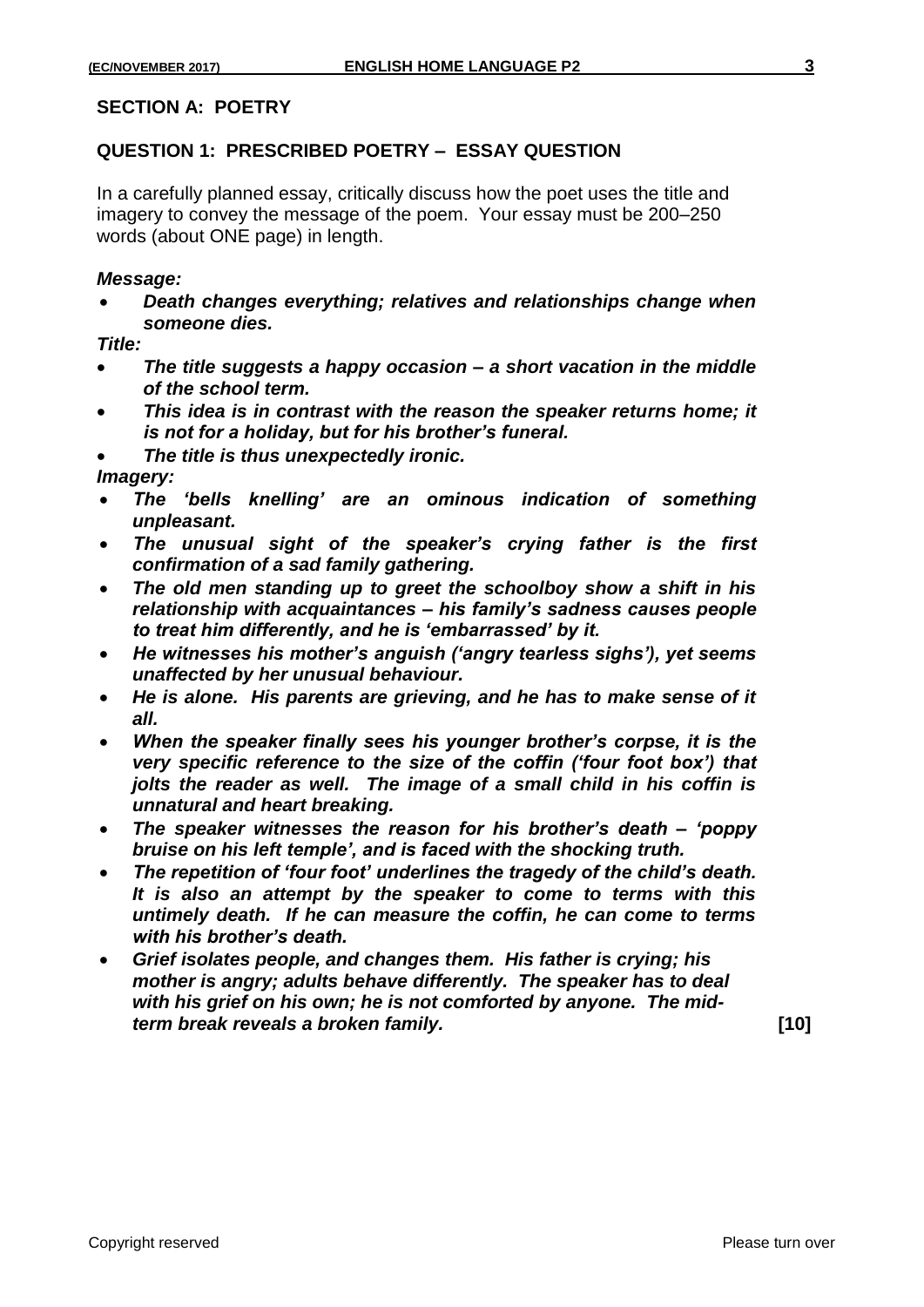#### **QUESTION 2: PRESCRIBED POETRY – CONTEXTUAL QUESTION**

#### **WE WEAR THE MASK – Paul Laurence Dunbar**

- 2.1 Explain how the word 'guile' (line 3) supports the title.
	- *'guile' means deceit; cunning.*
	- *When 'we wear the mask', we deceive others because the mask hides the truth.* (2)
- 2.2 Comment on the speaker's attitude as it is revealed in stanza 2.
	- *The attitude is defiant. (1)*
	- *The question is confrontational. (1)*
	- *The answer to the rhetorical question starts with an emphatic 'Nay', and continues to confirm that 'We (will) wear the mask.' (1)* (3)
- 2.3 Discuss the poet's use of sound devices.
	- *The poet uses rhyme ('lies ... eyes') and assonance ('grins ... hides') throughout the poem to emphasise the main idea contained in the title, viz. deception.*
	- *The alliteration in 'mouth with myriad' also points to the great extent to which we deceive.*
	- *The alliteration in 'Christ' and 'cries' reveals the anguish we experience through this constant deception.*
	- *The repetitive sounds echo the determination of the speaker not to reveal his real feelings. [Any 2 aspects well discussed.]* (2)
- 2.4 Explain how the diction in lines 10–11 creates the tone in the last stanza.
	- *'O great Christ' is a very strong call, and shows the depth of the speaker's agony. (1)*
	- *He refers to 'tortured souls' to indicate how deeply hurt and mangled his people are. Torture is a deliberate act, and relates to the image of the 'torn and bleeding hearts' in line 4. (1)*
	- *The tone is one of despair, hopelessness, suffering. (1)* (3)

**[10]**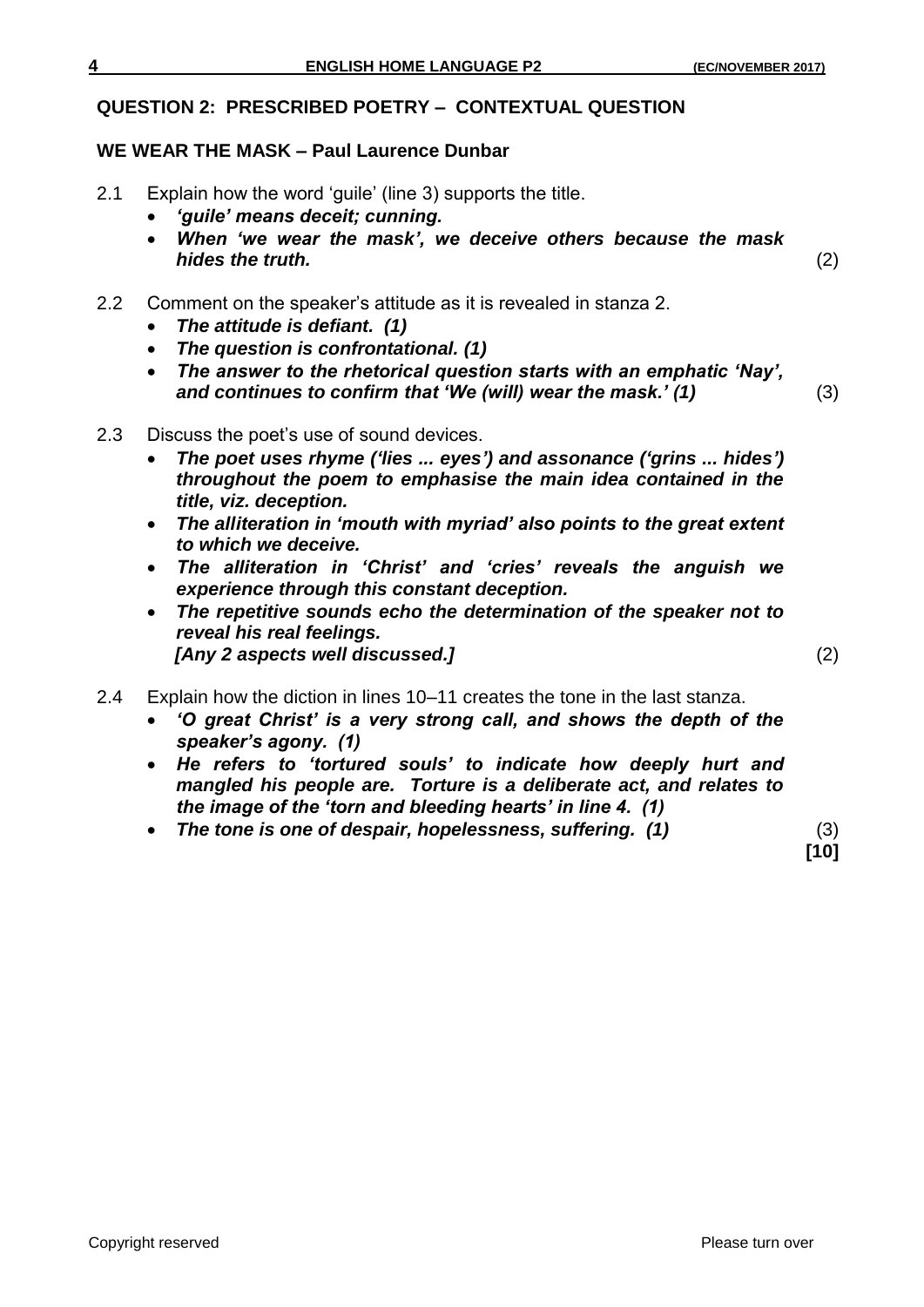#### **QUESTION 3: PRESCRIBED POETRY – CONTEXTUAL QUESTION**

#### **FUNERAL BLUES – W.H. Auden**

- 3.1 Explain the title.
	- *Funerals are usually sad affairs.*
	- *'Blues' is associated with sadness, depression.* (2)
- 3.2 What does the metaphor in line 9 mean?
	- *The reference to the cardinal points ('my North, my South, my East and West) (1) indicates that the speaker's lover gave meaning and direction, similar to the indicators on a map, to his life. (1)* (2)
- 3.3 What is the effect of the use of the possessive adjectives and the pronouns in the third stanza?
	- *The repetition of the first person creates an intimate and direct account of the speaker's grief.*
	- *Every aspect of the speaker's everyday existence is affected by his loved one's death – 'my moon, my midnight, my song'. He is overwhelmed by grief.*
	- *In the last line he refers to 'I' – his grief is internalised, and undeniable.* (3)
		-

- 3.4 How is the mood created by the instructions in the last stanza?
	- *The commands indicate that there are no choices; the speaker is adamant that his wishes must be obeyed.*
	- *The orders ('Pack up the moon and dismantle the sun' etc.) are improbable.*
	- *The speaker's mood of despair has no bounds; he has lost touch with reality, because he is devastated by his lover's death.* (3)

**[10]**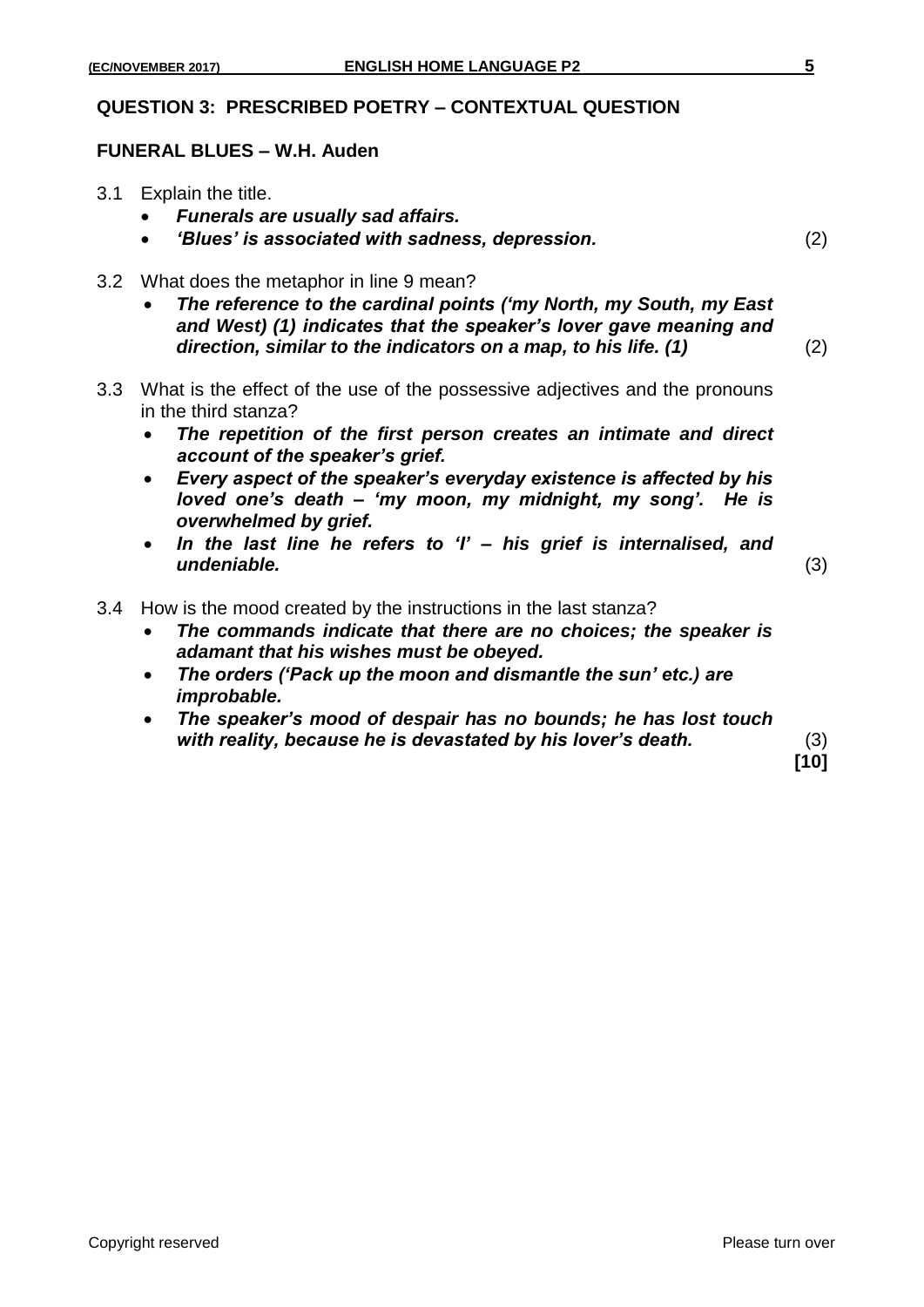## **QUESTION 4: PRESCRIBED POETRY – CONTEXTUAL QUESTION**

## **HOUSING TARGETS – Kelwyn Sole**

- 4.1 What does the word 'foundation' (line 4) reveal about the speaker's hopes?
	- *The future would be sure and strong just as foundations are strong enough to support structures.* (2)
- 4.2 Comment on the use of pronouns in stanza 3.
	- *'No one' and 'anyone' suggest uncertainty and vagueness.*
	- *There is nobody taking charge or helping people build houses with 'foundations'.* (2)
- 4.3 Refer to lines 16–25. Comment on how the images in these lines contrast with the rest of the poem, thus supporting the theme of the poem.
	- *'Limousines' and 'a suit' are in stark contrast with the image of men with* '*darkening skins/scribbled on by weather' (lines 13–14).*
	- *'Camera lights' (line 22) suggest a celebrity life far removed from a life of physical hard work that would cause 'gnarled fingers' (line 34).*
	- *These images show that politicians make grand promises that poor people believe, but these promises are empty. The contrast indicates the two different worlds occupied by politicians and their loyal supporters.* (3)

- 4.4 Refer to the last 4 lines. How does the use of the negative form add to the tone of the poem?
	- *'no doors' – houses must have doors, otherwise they are incomplete.*
	- *'no sky' – if a place is confined, one is unable to see the sky. The speaker is suggesting there is no future.*
	- *The repetition of the negative form creates a despondent/ disappointed/disillusioned tone.* (3)

**[10]**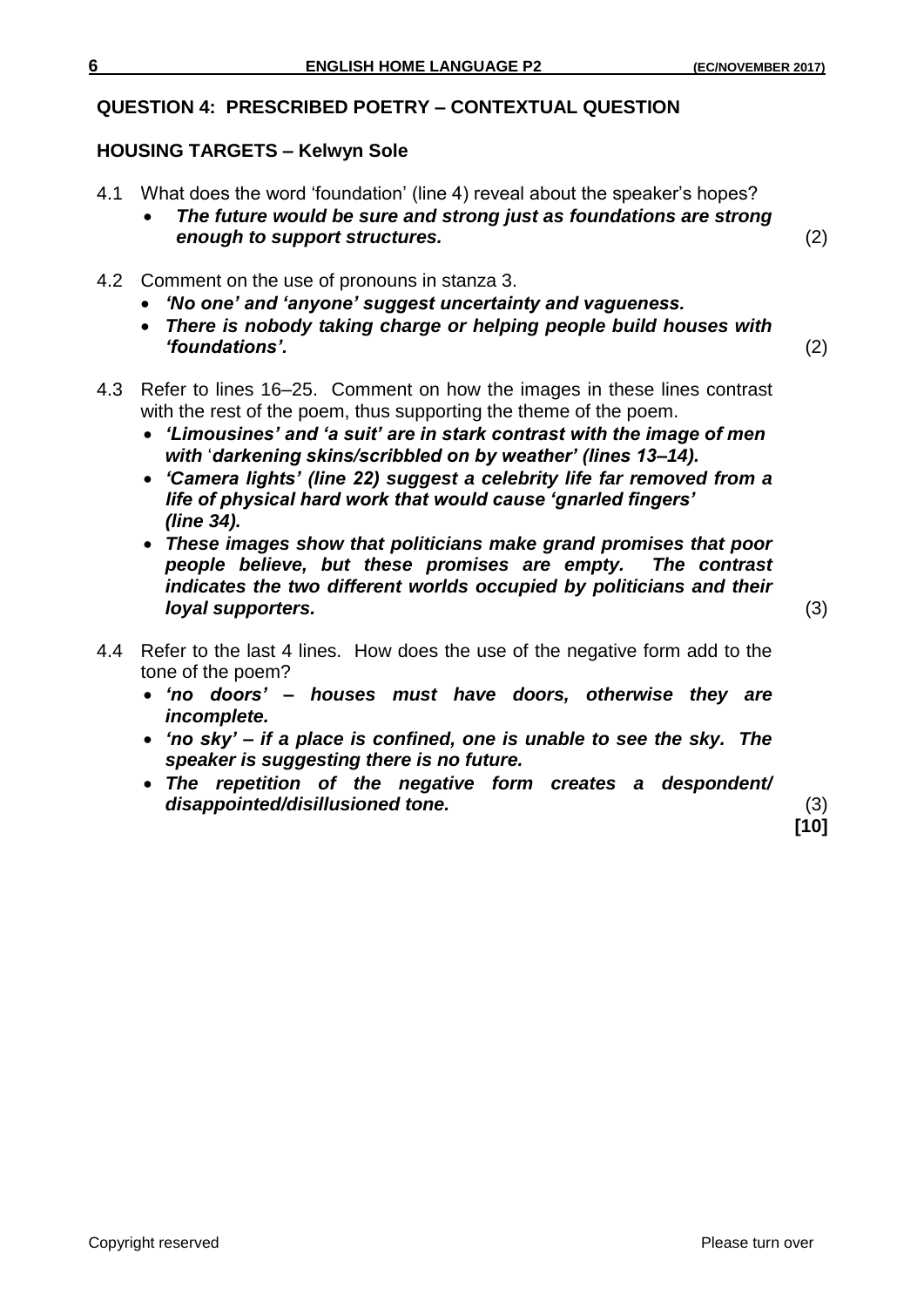#### **QUESTION 5: UNSEEN POETRY – CONTEXTUAL QUESTION**

#### **ma – Antjie Krog**

- 5.1 How does the metaphor *a barefoot poem* in line 6 convey the speaker's attitude?
	- *To go barefoot indicates relaxation and informality.*
	- *The speaker's attitude is informal and unpretentious.* (2)
- 5.2 Explain how words and a look can *chisel* (line 9) a child.
	- *Parents' advice ('words') and observations shape ('chisel') and guide a child's character.* (2)
- 5.3 Refer to stanza 2. Describe, in your own words, the speaker's mother.
	- *She is religious, because every night she prays for her child.*
	- *She knows her daughter very well, because she 'collapses her tents' of insecurities; isolation.*
	- *She is strong because she raised her child, even though she had 'small ... hands'.*
	- *She is her daughter's confidante.*
	- *She protects ('breakwater') her child against the difficulties of life.* **[Any 3. Accept other interpretations.]**(3)
		-
- 5.4 Refer to the last stanza. Identify the tone by discussing the speaker's apology.
	- *The speaker apologises for the fact that she is not the daughter she ought to be; that she falls short of what she thinks her mother deserves. (2)*
	- It is a tone of regret. (1) (3)

**[10]**

**TOTAL SECTION A: 30**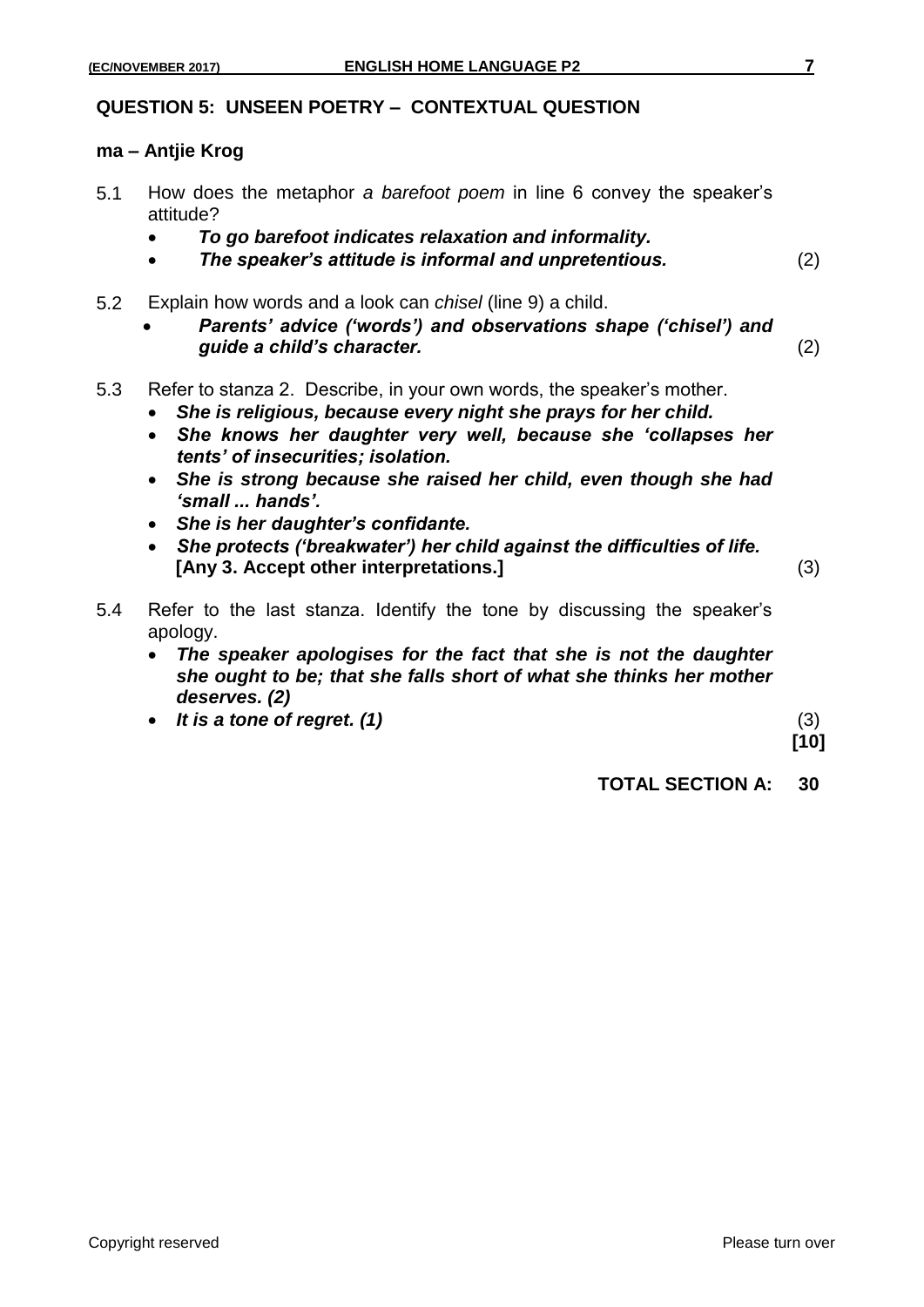#### **SECTION B: NOVEL**

### **QUESTION 6: ESSAY QUESTION –** *THINGS FALL APART*

In a carefully planned essay of  $350-400$  words  $(1\frac{1}{2}-2)$  pages) in length, critically discuss to what extent the title of the novel is reflected in Okonkwo's life and the lives of the villagers.

- *The title is a clear indication of the 'fall' of Okonkwo and of the relatively peaceful and regulated village life shared by the clans.*
- *Okonkwo grows up in a home where his father's gentle nature and laziness caused him humiliation and shame. He is determined not to be his father's child.*
- *He believes that his 'inflexible will' is a necessary and admirable quality, and that it is the only way to become successful.*
- *To achieve this, he becomes a forbidding husband and father. He cannot show any emotion other than dissatisfaction with his family, or rage at their 'faults' and simple demands. 'To show affection was a sign of weakness' is his mantra.*
- *He severely beats up his wife and her child when he suspects that she had cut banana leaves. Afterwards, he shoots the same wife because she muttered something about his use of guns. He is extremely violent, and does not know how else to make himself count except through punishment and bullying.*
- *Okonkwo places his hopes on his son Nwoye to be his successor, yet Nwoye is unlike his father. He does not enjoy listening to his father's stories about war and brave men; instead, he prefers his mother's gentle stories and songs. Okonkwo's severity causes Nwoye to be a 'sad-faced youth'.*
- *Okonkwo regards his son as 'despicable', 'effeminate' and an 'abomination'. He cannot hide his deep resentment and disappointment in Nwoye. He feels even more betrayed when Mr Kiaga is instrumental in making a Christian convert out of Nwoye – things are indeed falling apart. He distances himself with distinction from his 'weak' father, but faces a son who probably has more in common with his father Unoka than with him, the strong leader, father, husband, etc.*
- *He dotes on his favourite child, ironically a daughter, called Ezinma. He wishes that she were a boy, because he sees in her a kindred spirit. His rejection of Nwoye, because he is 'effeminate' and therefore inadequate, is somewhat ameliorated by the presence of his very feminine daughter. The irony is almost sublime.*
- *The arrival of Europeans disrupts the villagers' lives dramatically and permanently. The missionaries appear to be kind and non-judgemental, but they introduce a religion that is contrary to all beliefs that are held dearly by clans. It causes a rift, because missionaries also bring with them western education.*
- *Mr Brown appears to understand that African religious beliefs and the Christian faith share commonalities. His replacement (Rev. James Smith) is the worst kind – he regards all things African as inferior, primitive, base and objectionable.*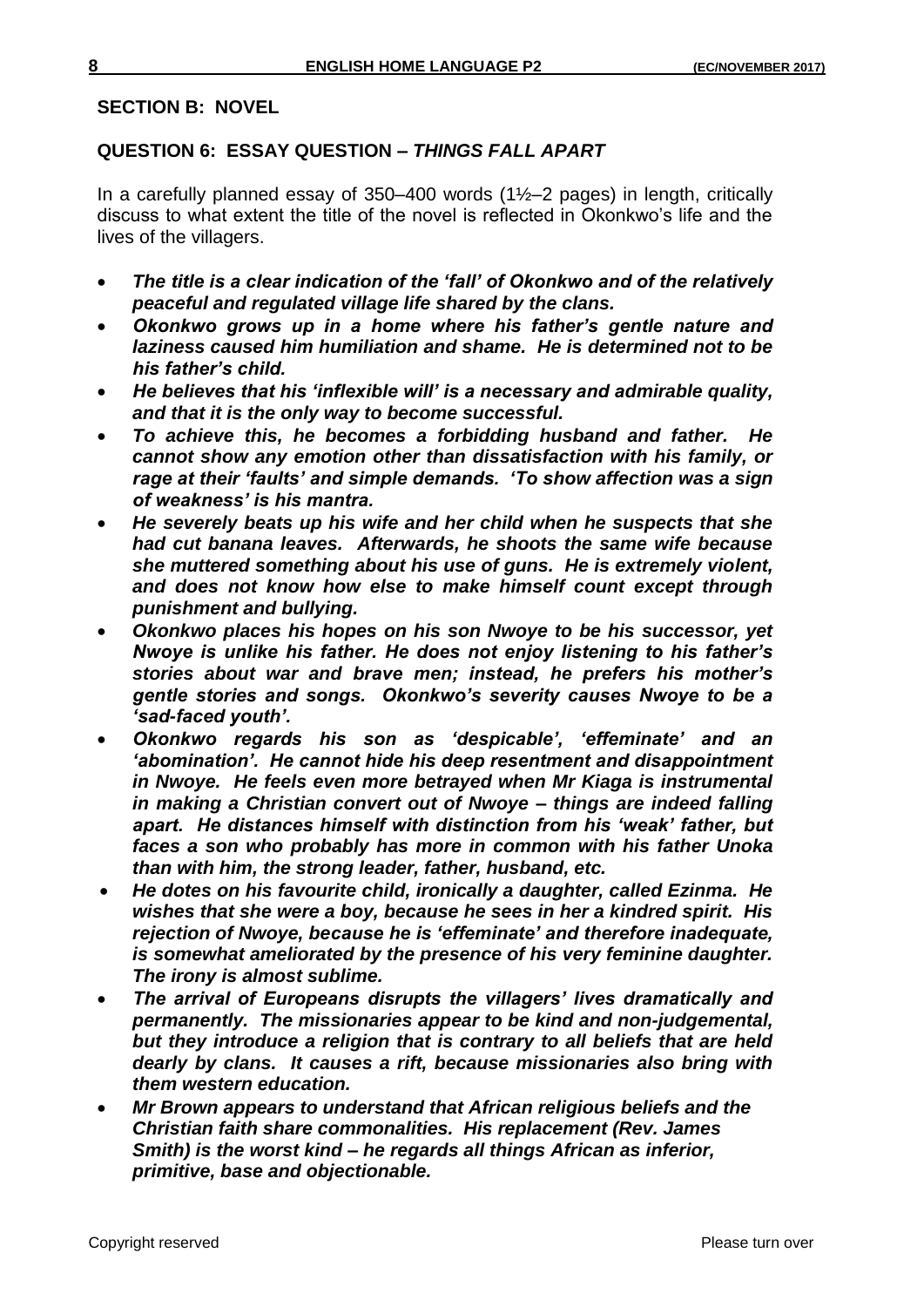- *With the District Commissioner, Rev. Smith is keen to get rid of all that which represents Ibo religion and culture, and to replace it with whatever version of Western ideas and beliefs they purport. They are arrogant and dangerous.*
- *With an increasing number of the clansmen and -women openly professing their new-found Christianity, traditionalists such as Okonkwo are horrified at the betrayal. Their rigid belief system does not allow them to consider change. They are threatened by the White man's power.*
- *Nwoye and Obierika are able to distance themselves from the rigid and relentless traditions and superstitions that are often deadly and cruel. They are more flexible and agreeable. They will probably endure the colonial invasion.*
- *But the arrival of rapacious whites will forever undo the orderly and happy existence that the clans knew.*
- *In the same way that Okonkwo destroys himself because he cannot accept and change, the villagers will be destroyed and humiliated by colonialism and corruption. They will 'fall apart' in no uncertain terms.* **[25]**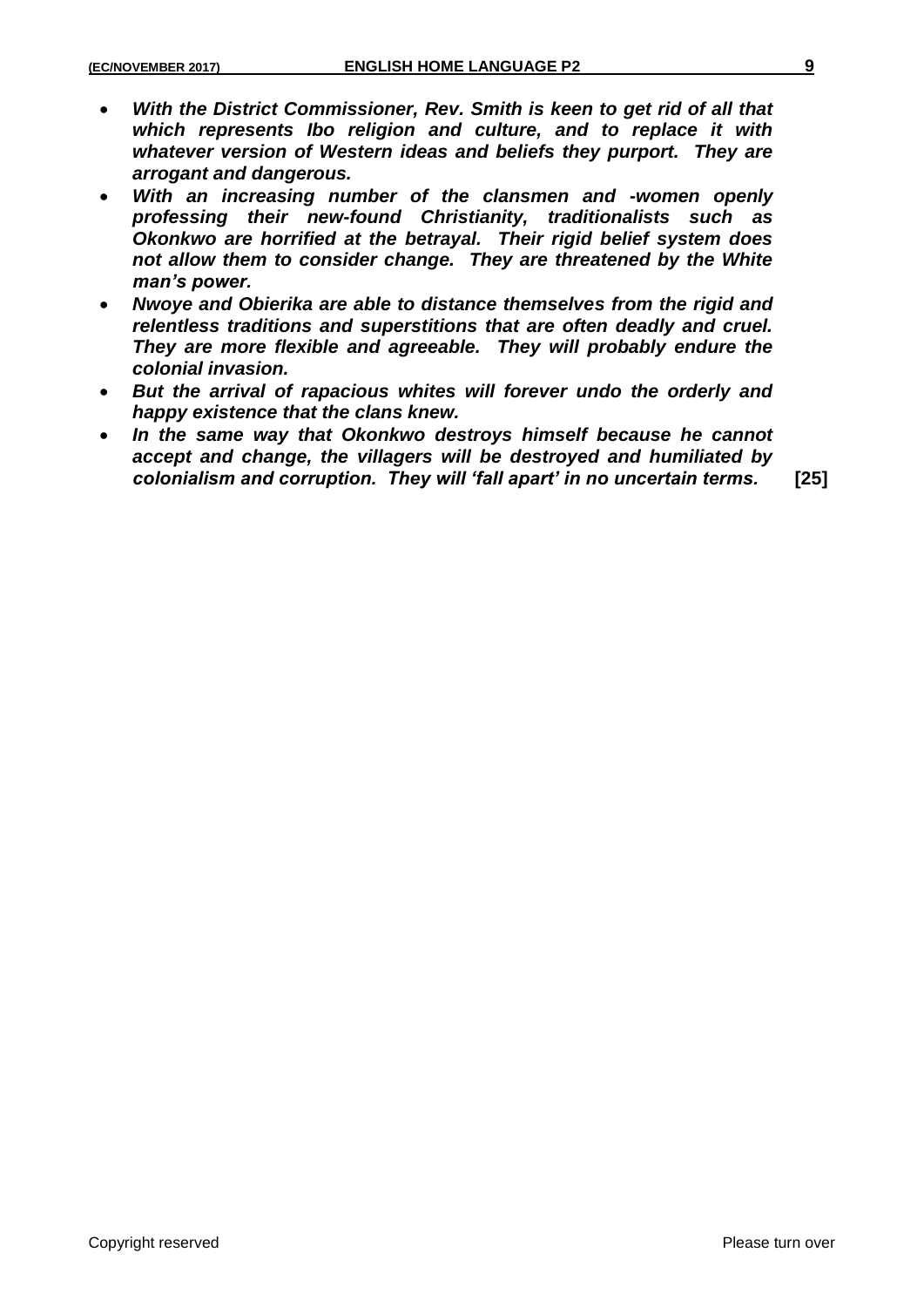## **QUESTION 7: CONTEXTUAL QUESTIONS –** *THINGS FALL APART*

- 7.1 Briefly relate how Okonkwo's visible prosperity (line 1) is the result of his upbringing and single-mindedness.
	- *His father was a lazy and unsuccessful man.*
	- *Okonkwo's embarrassment of his father's weakness and resulting humiliation compelled Okonkwo to work harder than most, and to gain wealth and status.*
	- *His determination not to be like his father, drove him to achieve success.* (3)
- 7.2 Describe Okonkwo's character as it is revealed in lines 1–11.
	- *He is a traditional man – the compound is specifically laid out, with each family member allocated his or her place.*
	- *He is a spiritual man, who keeps to the rituals necessary to communicate with his god and ancestral spirits.*
	- *He is a responsible husband and father – he worships and offers sacrifices on behalf of his family.* **[Award 3 marks for 3 points.]** (3)
		-

- 7.3 Explain why Ikemefuna was brought to Okonkwo's household.
	- *The wife of Ogbuefi Udo, a member of the Umuofia clan, had been murdered when she went to a neighbouring market at Mbaino.*
	- *An ultimatum was given to the Mbaino clan: either war, or they had to sacrifice a young man and a virgin.*
	- *Ikemefuna was the sacrificial young man from the Mbaino clan. Okonkwo had led the mission to Mbaino and he was asked to look after Ikemefuna and so the boy came to live in his household.* (3)
- 7.4 Refer to lines 15–19. What do you understand about the relationship between Okonkwo and his *most senior wife* (line 14)?
	- *Okonkwo is authoritarian. He makes decisions that his wife has to accept without hesitation or question.*
	- *When he is questioned about the child, he flies into a rage, and does not answer his wife.*
	- *She has no say, and is threatened when she seeks answers.* **[Award 3 marks for 2 points well explained.]** (3)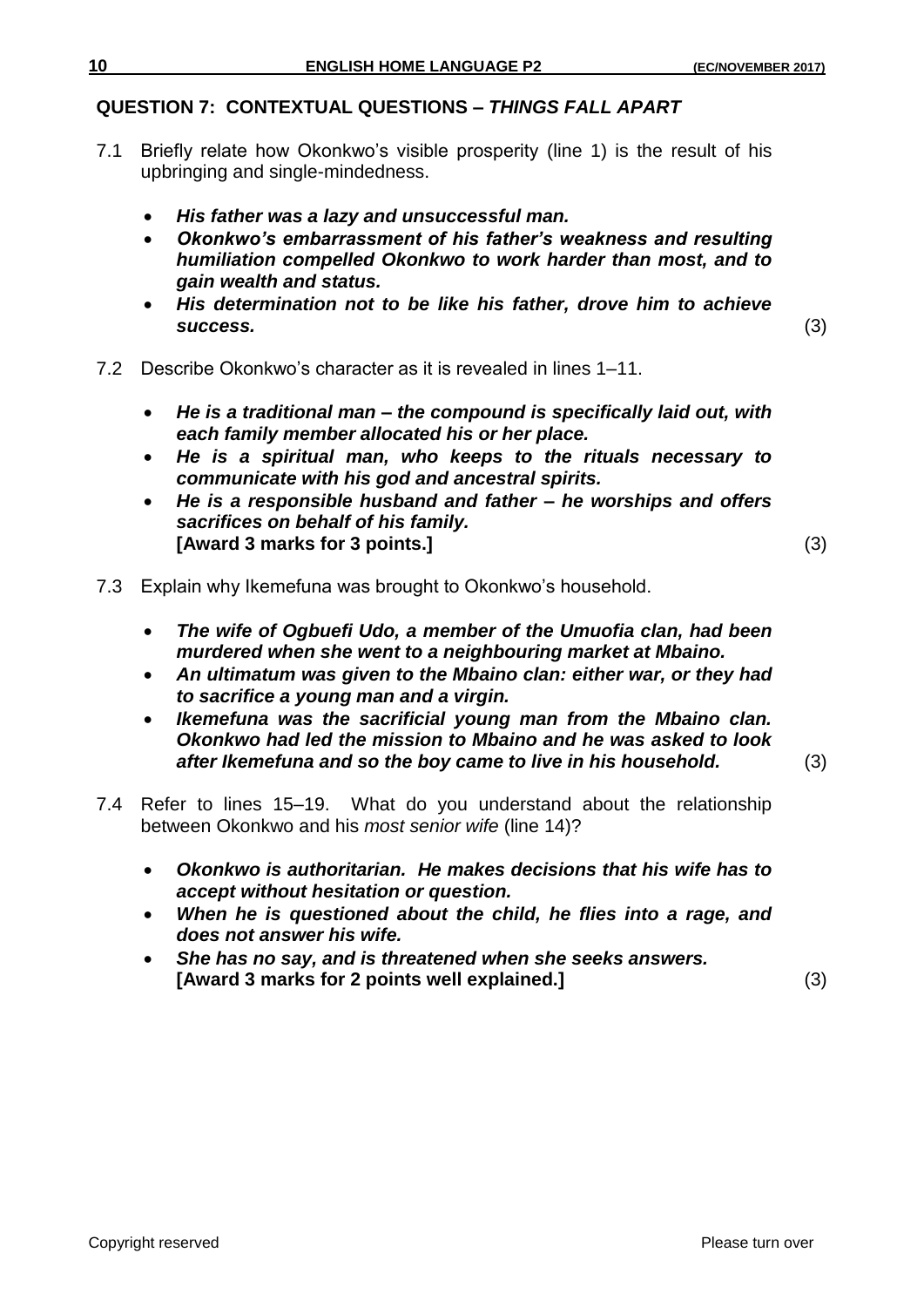- 7.5 Ikemefuna *could not understand what was happening to him or what he had done* (lines 20–21). To what extent does Ikemefuna's bewilderment reflect the way in which Okonkwo expects his wife to accept his decision?
	- *Both are ignored.*
	- *Ikemefuna is simply and cruelly taken away from home without any explanation.*
	- *When Okonkwo's wife questions how long the child will stay, she is rebuked in the sternest terms because she dares ask a question. But she is not given an answer.* **[Award 3 marks if similarity is clearly explained.]** (3)
- 7.6 Explain how the *lonely forest paths* (line 26) that Ikemefuna walks on his way to Umuofia are an ominous sign.
	- *He will be taken away from Okonkwo's home later on, also without any clear explanation.*
	- *He will walk along a path, ostensibly on his way home, only to be murdered by Okonkwo and some of the other Umuofia tribesmen.*
	- *This will be done in obedience to the Oracle of the Hills and the Caves.* (3)

- 7.7 Comment on the significance of Obierika's presence.
	- *He has been Okonkwo's best friend.*
	- *His dignity and confidence stand in contrast to the banal death of his friend's 'dangling' corpse.*
	- *His loyalty and love for his friend last beyond death.* **[Award 3 marks for 2 points well explained.]** (3)
- 7.8 Refer to Extracts A and B. Account for the change in mood. Consider the portrayal of Okonkwo's character in the first extract and the image of his *dangling* body in Extract B as the basis of your answer.
	- *Extract A: Okonkwo is in charge and commanding. He is a man with status and wealth. The mood is one of fierceness; power and control.*
	- *Extract B: Okonkwo is no more. His pitiful corpse, once strong and potent, is dangling in shame from a tree. He has become 'an abomination' that has 'desecrated' the land. The mood is one of despair, hopelessness, tragedy.* (4)

**[25]**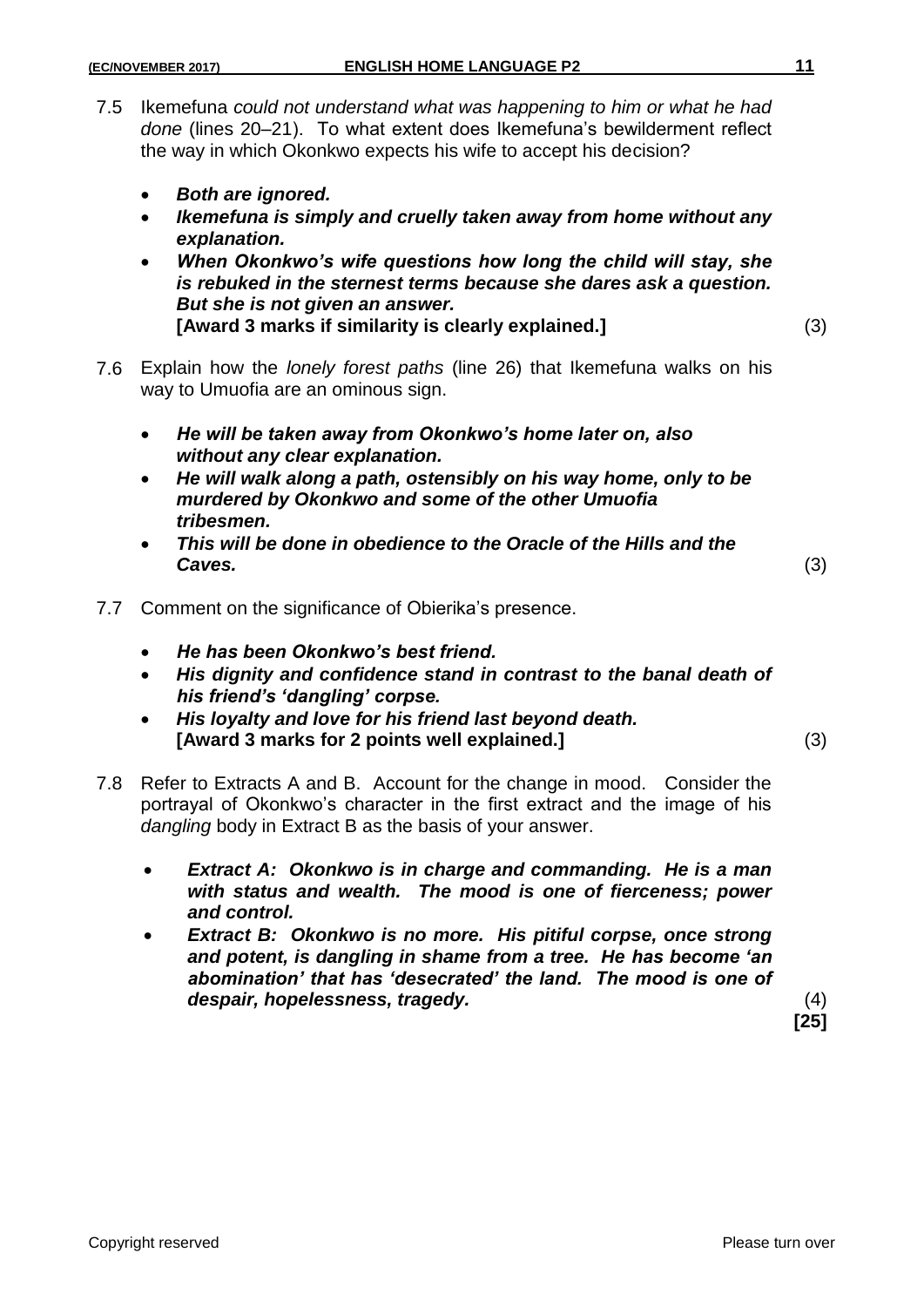#### **QUESTION 8: ESSAY QUESTION –** *TSOTSI*

In a carefully planned essay of 350–400 words  $(1\text{\textdegree}-2)$  pages) in length, discuss to what extent the title of the novel – *Tsotsi* – determined the outcome of the main character's life.

- *To an extent.*
- *Tsotsi is a very young when he runs away from home because his life is in danger. He meets other children who are living on the streets and together they fend for themselves. His ability to survive, to rob, his clever reading of situations, his ruthlessness – these qualities gradually help build his reputation as a dangerous gangster; i.e. a 'tsotsi'.*
- *Although he is younger than his friends, Tsotsi is clearly the leader. He plans their robberies and murders in cold blood.*
- *People are scared of him and avoid him in the street. He lives up to his name – he is a thug and a gangster.*
- *His decision to take responsibility for the baby reveals a major change. He is protective of a helpless child – something he has been avoiding for many years.*
- *His pursuit of Miriam simply because she can help with taking care of the baby, is also a change – earlier, he viewed women as prey and treated them as such.*
- *Petah's desperate call when he names Tsotsi David, starts the unravelling of Tsotsi's defences; his buried 'darkness'. At first it is an unwelcome reminder, but gradually Tsotsi recognises who he is, and acknowledges it. Now his name no longer determines his actions.*
- *He seeks forgiveness and guidance from Boston, whom he has severely beaten up because he asked too many questions. This is not behaviour associated with a tsotsi.*
- *He tells Miriam that the baby's name is David. He is seeing himself as a child, and allowing himself to remember his past.*
- *He is deeply affected by the hurt he caused Boston – something that he would never have admitted before. His typical tsotsi behaviour is changing.*
- *He questions Isaiah at the 'Church of Christ the Dreamer' in an effort to find some spiritual peace. Tsotsi would never have visited a church, much less sought spiritual advice from a church member.*
- *The next morning he admits to himself for the first time that he is David Madondo. He is on his way to get David and to return to Miriam when he and David are killed by the collapsing wall.*
- *He dies as David, not Tsotsi. He has made his peace with who he is, and one of the last things he does is to call out his own name. This recognition emphasises that he is not a tsotsi anymore. He is a man who has a son, and he has a future, possibly with a good, strong woman.*
- *Finally, David Madondo has come full circle. He is his own man. His death, although sad, leaves the reader with a sense of relief, because he has made peace with himself.* **[25]**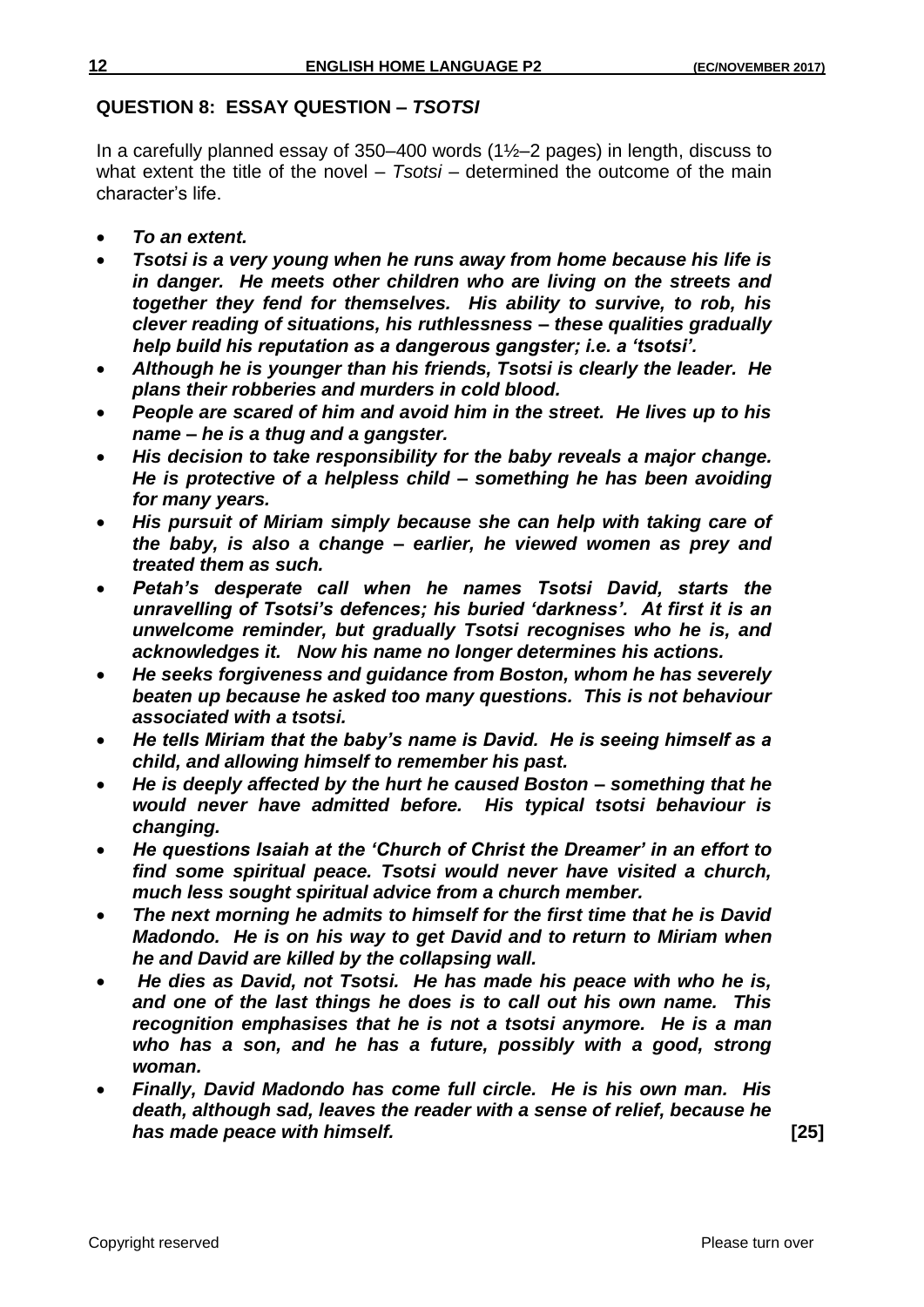## **QUESTION 9: CONTEXTUAL QUESTIONS –** *TSOTSI*

- 9.1 Mention two things from lines 1–3 that can be ascribed to the Apartheid era. (3)
	- *The brutal way in which a man is treated by the Police.*
	- *The pervasive poverty – the man's hunger is visible.* **[Award 3 marks for a well-rounded answer.]**
- 9.2 Given his circumstances, explain why you think Petah's recognition of Tsotsi could give him 'wild hope' (line 5). (3)
	- *Petah is being led away by the Police. Policemen did not treat prisoners kindly, and Petah knew that.*
	- *Petah knows that Tsotsi and his gang could easily take on a lone policeman and free Petah. Petah had been one of the group of homeless boys that Tsotsi had joined as a child. Petah presumes a bond that Tsotsi might respect.*
	- *Petah's 'wild hope' reflects his desperate situation. He will seize any opportunity to escape the inevitable brutality that awaits him. He sees in Tsotsi the chance of escape.* **[Award 3 marks for understanding of the unique circumstances.]**
- 9.3 From what you know about his past, what is it that Tsotsi does not remember clearly?
	- *When he fled his home after his mother's arrest, he joined a group of homeless boys. Petah was one of them.*
	- *Together they scavenged and committed petty crimes to stay alive. These boys became a family in order to survive.*
	- *Tsotsi avoids thinking of the past so as not to disturb his inner darkness and to become vulnerable to his feelings.* (3)
- 9.4 … *he made himself forget*. (line 20) Describe how Tsotsi's refusal to remember his past influences his relationships with Boston and Die Aap. Consider the rest of the novel as part of your answer. (3)
	- *Tsotsi becomes aggressive whenever they enquire about his past.*
	- *His friends are intimidated by his aggression.*
	- *Boston's insistence on getting an answer from him leads to Tsotsi beating him up within an inch of his life.*
- 9.5 Comment critically on the significance of Petah calling Tsotsi *David*.
	- *It is his real name.*
	- *'Tsotsi' is a nickname he has earned on the streets.*
	- *He associates his painful past with 'David', and has great difficulty in hearing it or being reminded of it.* (3)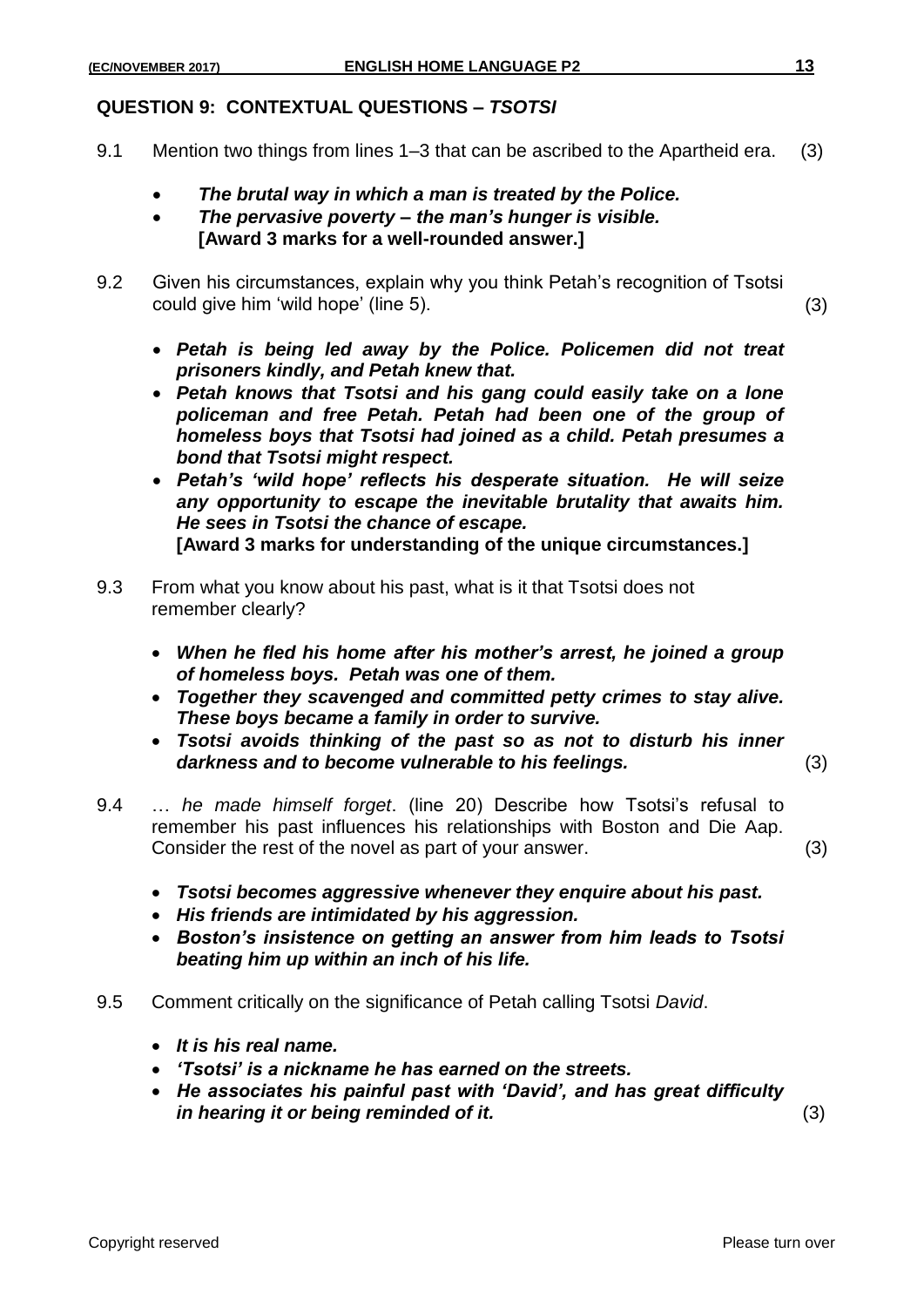- 9.6 Explain how the baby (line 7) had started a 'compulsion' (line 5) in Tsotsi's mind.
	- *As somebody who is a hardened criminal and who lives a violent life, Tsotsi experiences emotions he had never experienced before.*
	- *He feels a 'compulsion' to take care of the helpless baby; he does not rape Miriam.*
	- *He is no longer in control of his gangster existence; he allows himself to remember his past.* **[Award 3 marks for reference to 'compulsion' and subsequent changes.]** (3)
- 9.7 Explain why it is ironic that Tsotsi chooses Boston with whom to converse.
	- *Tsotsi almost killed Boston when Boston asked questions about Tsotsi's past.*
	- *Now he is asking Boston's advice, because he realises that he has to deal with his past.* **[Award 3 marks if irony is well explained.]** (3)
- 9.8 Refer to EXTRACTS C and D. Critically comment on the change, if any, in Tsotsi's attitude.
	- *EXTRACT C: Tsotsi ignores Petah's cry for help, by pretending he did not hear it. (1) His attitude is cold-hearted. (1)*
	- *EXTRACT D: Tsotsi is asking Boston for help. (1) His attitude has changed to one of dependence; seeking answers; relying on somebody else; vulnerability. (1)* (4)

**[25]**

**TOTAL SECTION B: 25**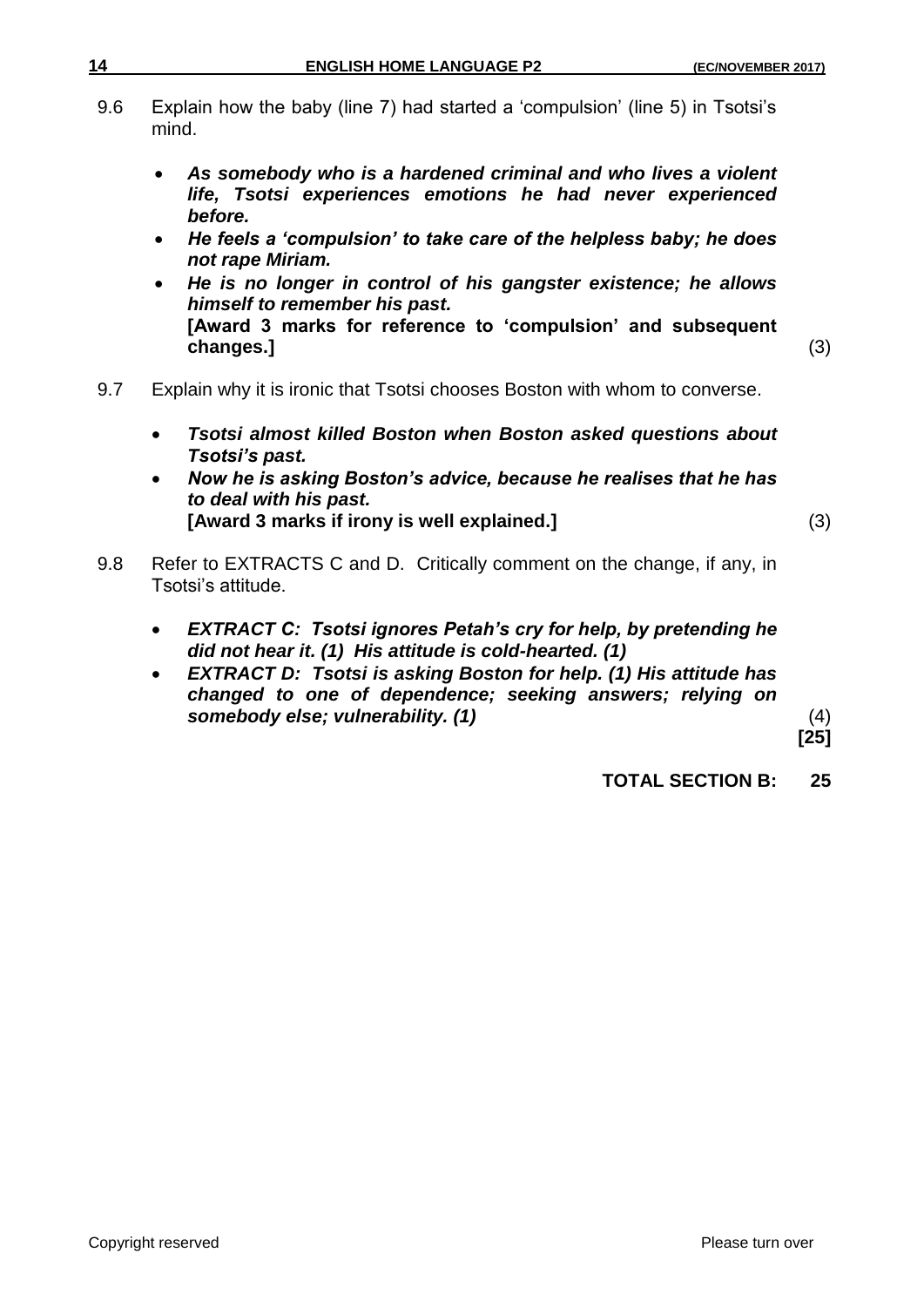#### **SECTION C: DRAMA**

## **QUESTION 10: ESSAY QUESTION –** *MACBETH*

In a carefully planned essay of 350–400 words (1½–2 pages) in length, discuss what causes 'noble Macbeth' to become the 'hell-hound' Macduff faces at the end of the play.

- *Macbeth is a highly regarded general in King Duncan's army. His bravery is a decisive factor in winning the battle for Scotland against the insurgents.*
- *He is a fearless soldier with 'his brandished steel', and earns deep respect and acknowledgement from Duncan, who gives him the title of Thane of Cawdor in recognition for what he has done.*
- *He is singled out by the witches, and upon their first meeting, they greet him with three titles, the last being 'king'. This prediction affects Macbeth and he shares it with Lady Macbeth.*
- *The 'noble' soldier admits that becoming king would entail killing Duncan, and he will have none of it.*
- *He says that 'vaulting ambition' is the only reason to kill the king, and he will not do it.*
- *Lady Macbeth does not share his reluctance to consider and execute murder. She is keen to become queen. She immediately starts planning Duncan's murder, and is able to manipulate Macbeth to set aside his squeamish conscience in order to kill Duncan.*
- *Macbeth's 'valiant' and 'noble' aspect is compromised by 'his fiendlike queen'.*
- *Although the witches never tell Macbeth what to do, their sly equivocations seduce him. Gradually and increasingly he relies on them and their utterances, and eventually he consults them regularly for advice.*
- *Macbeth is beset by his conscience – 'To know my deed, 'twere best not to know myself.' But now the worst lies ahead.*
- *Macbeth has to commit more murders to cover his tracks and to get rid of anybody who is suspicious of him.*
- *He orders the killing of his best friend Banquo, Macduff's family and others too. He has lost his humanity; he is a cruel king. There is nothing 'noble' about him.*
- *He is increasingly isolated, but still believes that nobody can harm him.*
- *He is ultimately disillusioned when he realises too late that his life is worthless because he is ruined – 'I am in blood/Stepped in so far'.*
- *His blind belief in the witches, his love for everything his wife stands for, and his 'vaulting ambition' change the 'noble' warrior into a 'hellhound' who does not deserve to live.* **[25]**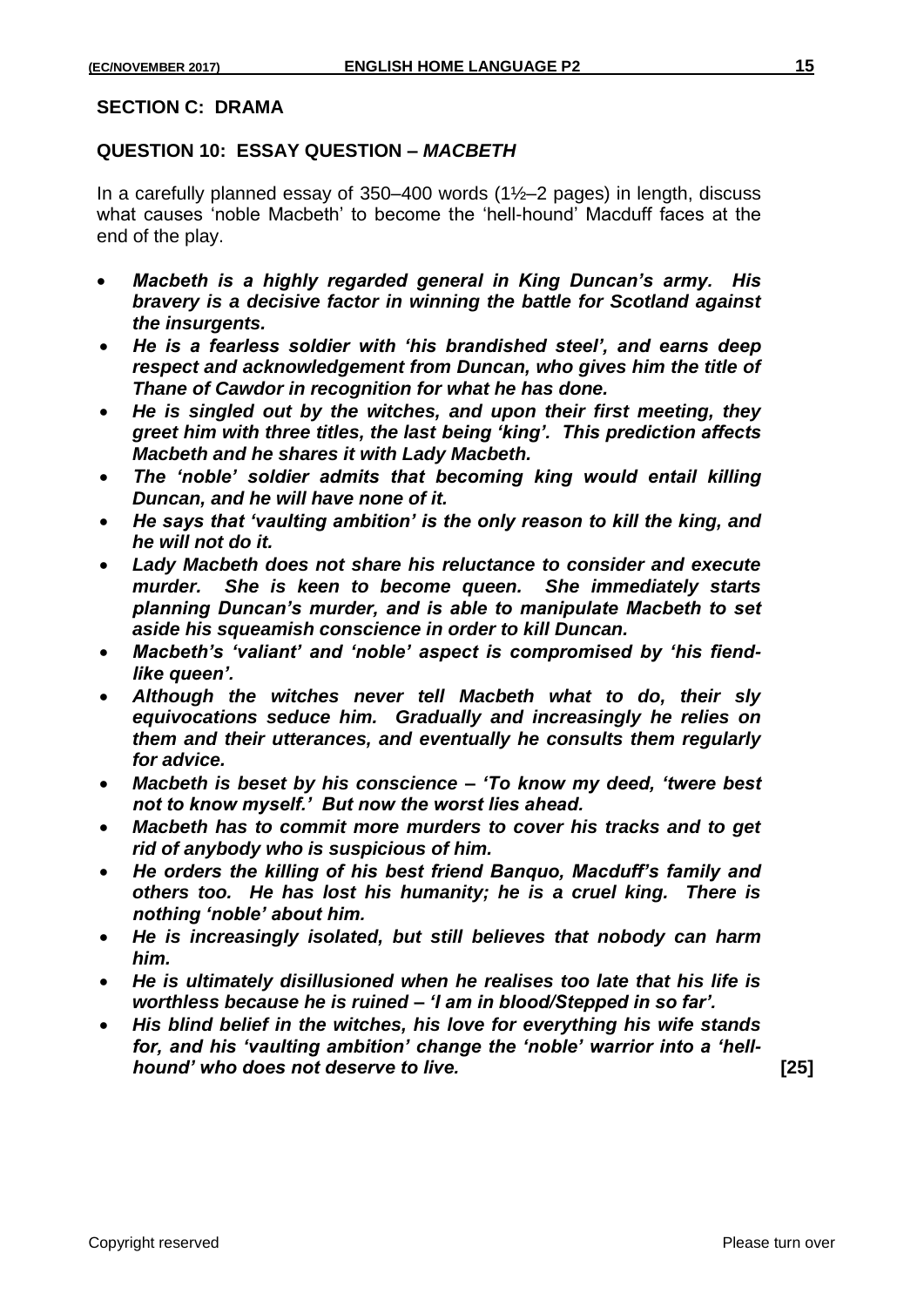## **QUESTION 11: CONTEXTUAL QUESTION –** *MACBETH*

- 11.1 Place the extract in context.
	- *Macbeth has just arrived home from the battlefield.*
	- *He has defended Scotland most bravely against insurgents and traitors.*
	- *Lady Macbeth already knows about his meeting with the witches from a letter he had sent her.*
	- *She is enthusiastic about the witches' predictions.* **[Any 3 relevant points.]** (3)
		-
- 11.2 Comment on the titles Lady Macbeth uses when she greets Macbeth in line 1.
	- *These are titles with which the witches greeted Macbeth on his return from the battlefield.*
	- *He is thane of Glamis, and Duncan gave him the title of Cawdor in recognition of his bravery.*
	- *Lady Macbeth is therefore very confident that the third prediction, that he will be king, will come true.* (3)
- 11.3 *"O, never/Shall sun that morrow see!* (lines 10–11). Explain the metaphor in Lady Macbeth's words, and how it reveals her attitude.
	- *She is comparing King Duncan to the sun. She has already decided that he will be dead by the next morning – he will not see the 'morrow'.*
	- *She is determined and resolute.*  **[Award 2 marks for explaining the metaphor.] [Award 1 mark for identifying her attitude.]** (3)

- 11.4 How do Lady Macbeth's instructions in lines 13–16 support one of the themes from the play?
	- *She is telling Macbeth to 'beguile the time', i.e. to be dishonest, deceptive. (1)*
	- *This reflects the theme of appearance vs reality. (1) By pretending to be loyal and hospitable, Macbeth will hide his murderous plans.* (1) (3)
- 11.5 By referring to the extract and from what you know about the rest of the play, does Macbeth at this stage share his wife's confidence?
	- *He does not. (No mark)*
	- *His reply 'We will speak further' (line 21) indicates that he has not made up his mind about possibly killing Duncan to make the witches' prophecy true.*
	- *Later, he explains that Duncan is his king, his relative and his guest – each reason enough not to kill or harm him.* **[Award 3 marks for 2 points well discussed.]** (3)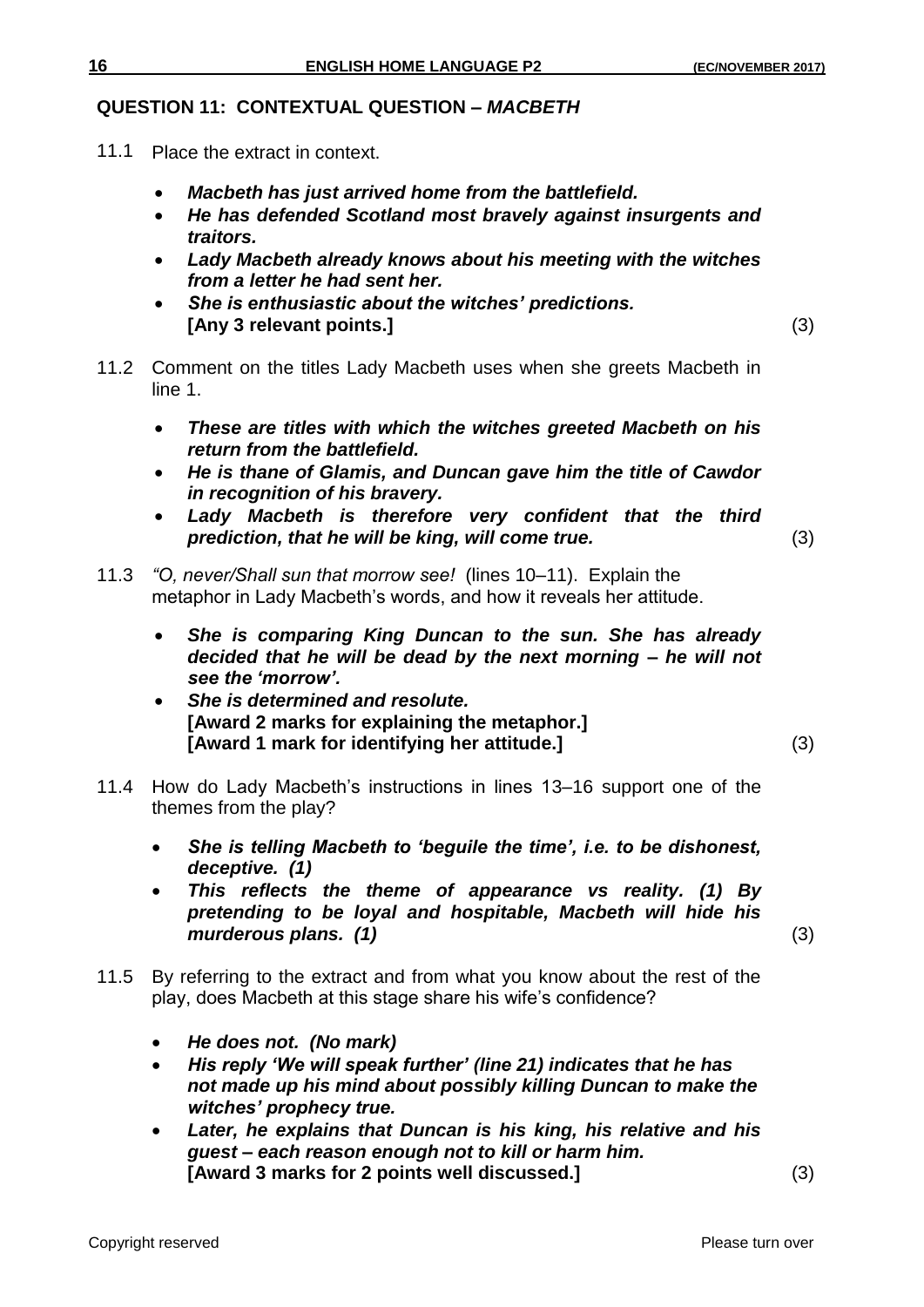- 11.6 Provide possible reasons for Macbeth's admission '*I am sick at heart'*  (line 3) at this stage.
	- *He has been deserted by his friends and associates because they know that he is a murderer and a traitor.*
	- *Malcolm, with the help of the English forces and Macduff, is approaching Dunsinane castle.*
	- *Lady Macbeth, once his 'dearest chuck', is incapacitated by her guilt and they are no longer close.* **[Award 3 marks for any 2 reasons well argued.]** (3)
- 11.7 Refer to lines 27–33. Macbeth is indirectly referring to himself here. With close reference to these lines, describe Macbeth's frame of mind in your own words.
	- *He feels trapped by his 'diseased mind' – he says his sorrow is 'rooted', i.e. it is deeply ingrained.*
	- *He feels burdened by his conscience and memories ('stuffed bosom', 'perilous stuff').*
	- *He wishes to be cleansed; he wants to be rid of his poisoned thoughts.* **[Award 3 marks for any 2 ideas well expressed and clearly supported from the text.]** (3)

- 11.8 Compare Lady Macbeth's situation in EXTRACT E to her being '*troubled with thick-coming fancies'* (line 25) in EXTRACT F.
	- *EXTRACT E: She is confident and keen to put her plan into action. She assures Macbeth that he must leave all the arrangements to her; she will take care of everything. (2)*
	- *EXTRACT F: She is off-stage. She is looked after by a doctor. His diagnosis is that she is mentally ill, and 'not so sick' physically. She is no longer in control, and has lost her will and mind. (2)* (4)

**[25]**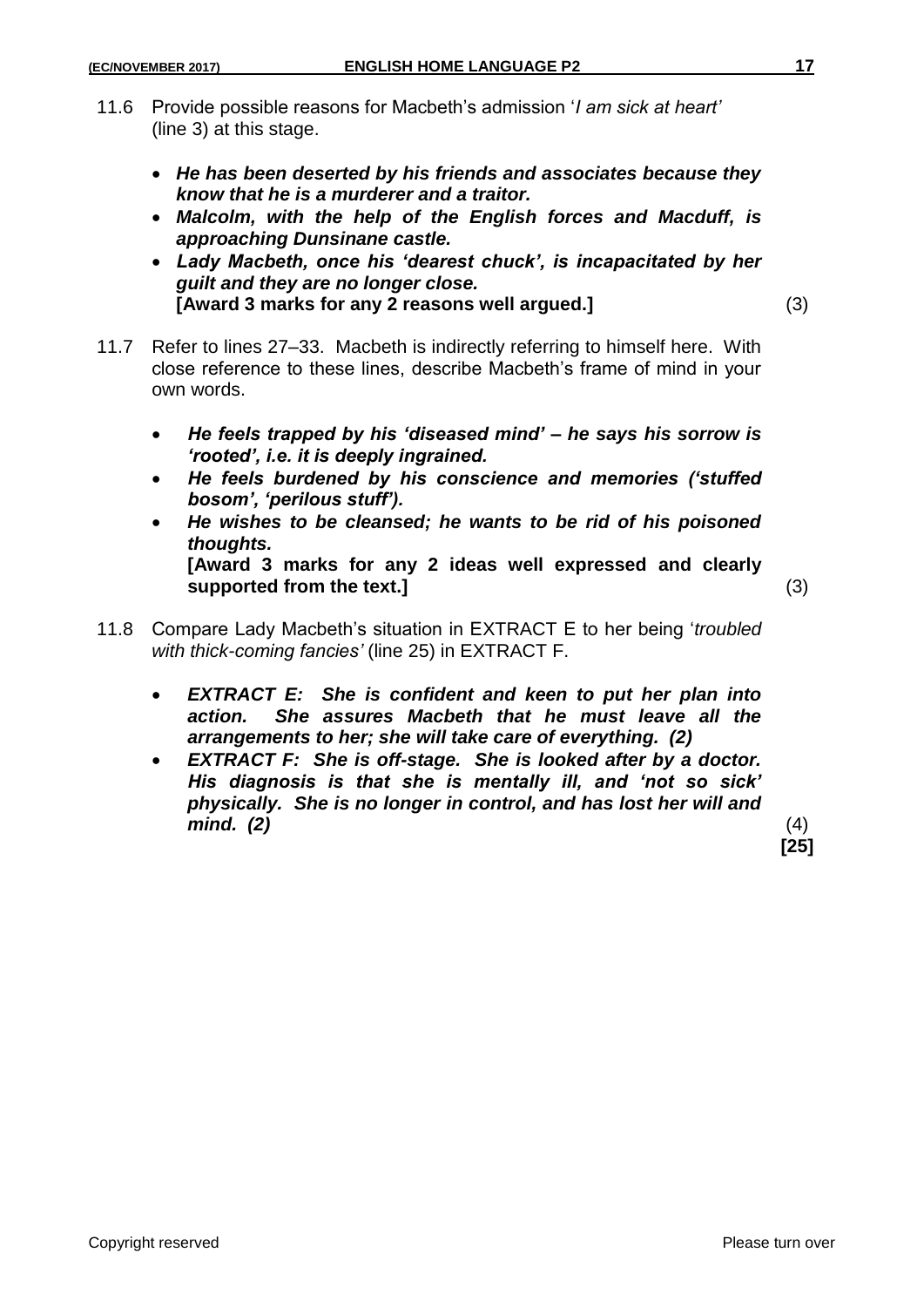#### **QUESTION 12: ESSAY QUESTION – THE MERCHANT OF VENICE**

'*Money is power.'*

In a carefully planned essay of  $350-400$  words  $(1\text{\textdegree}-2)$  pages) in length, discuss to what extent the quote is relevant to the play.

- *It is very relevant.*
- *Firstly, the title refers to a 'merchant', which indicates a businessman who trades in order to make money. In this case, it is a reference to Antonio.*
- *Antonio is a wealthy merchant, who trades overseas; he owns cargo ships that regularly ply the seas with goods to buy or sell. He is wellknown in Venice because he is wealthy.*
- *However, as soon as Antonio is unsure about the return of his ships and earnings, he has to rely on somebody else to meet his friend's requirements. This shifts Antonio's 'power' (money) to Shylock, a person whom Antonio despises. So, by not having cash available to help Bassanio, Antonio is vulnerable and dependent on someone else.*
- *Bassanio is a spendthrift. He wastes money, and can always rely on Antonio to help him out financially. He is not independent. When he plans to 'get clear of all the debts' he owes, it is a plan involving a wealthy heiress. Without money, Bassanio is powerless. He realises he cannot continue borrowing from Antonio. He resorts to meet 'a lady richly left' in order to continue an easy life. Unless he makes plans to acquire money, and unless he can persuade others to part with their money, Bassanio has no power.*
- *Initially, Shylock's wealth makes him powerful. Bassanio and Antonio are compelled to borrow money from a Jew, something that they would not ordinarily do.*
- *Shylock admits, 'I hate him for he is a Christian' but finds the irony that a Christian needs to borrow money from him irresistible. Never before has this happened – the idea that Bassanio and Antonio are badly in need of money, leaves him overly confident and slightly bemused.*
- *When Jessica humiliates her father by eloping with a Christian, he is equally galled that she took money and jewellery with her. His possessions define him; he is who he is because of his wealth.*
- *Shylock's mulish insistence that he wants his 'pound of flesh' is an attempt to regain some respectability. The loss of his loan and his daughter, is too much. He realises his daughter will not return, but insists on getting his money back.*
- *The punishment he receives when he has to part with his money at the end of the trial, breaks him. He loses everything.*
- *Portia is a wealthy heiress. Her father tries to control her future from the grave, by prescribing who she should marry. If she does not obey the terms of his will, she will lose her inheritance.*
- *She chooses the right husband, and has no qualms about being a traditional wife: '… and what is mine, to you and yours/Is now converted.' It is fair to assume that she loves Bassanio.*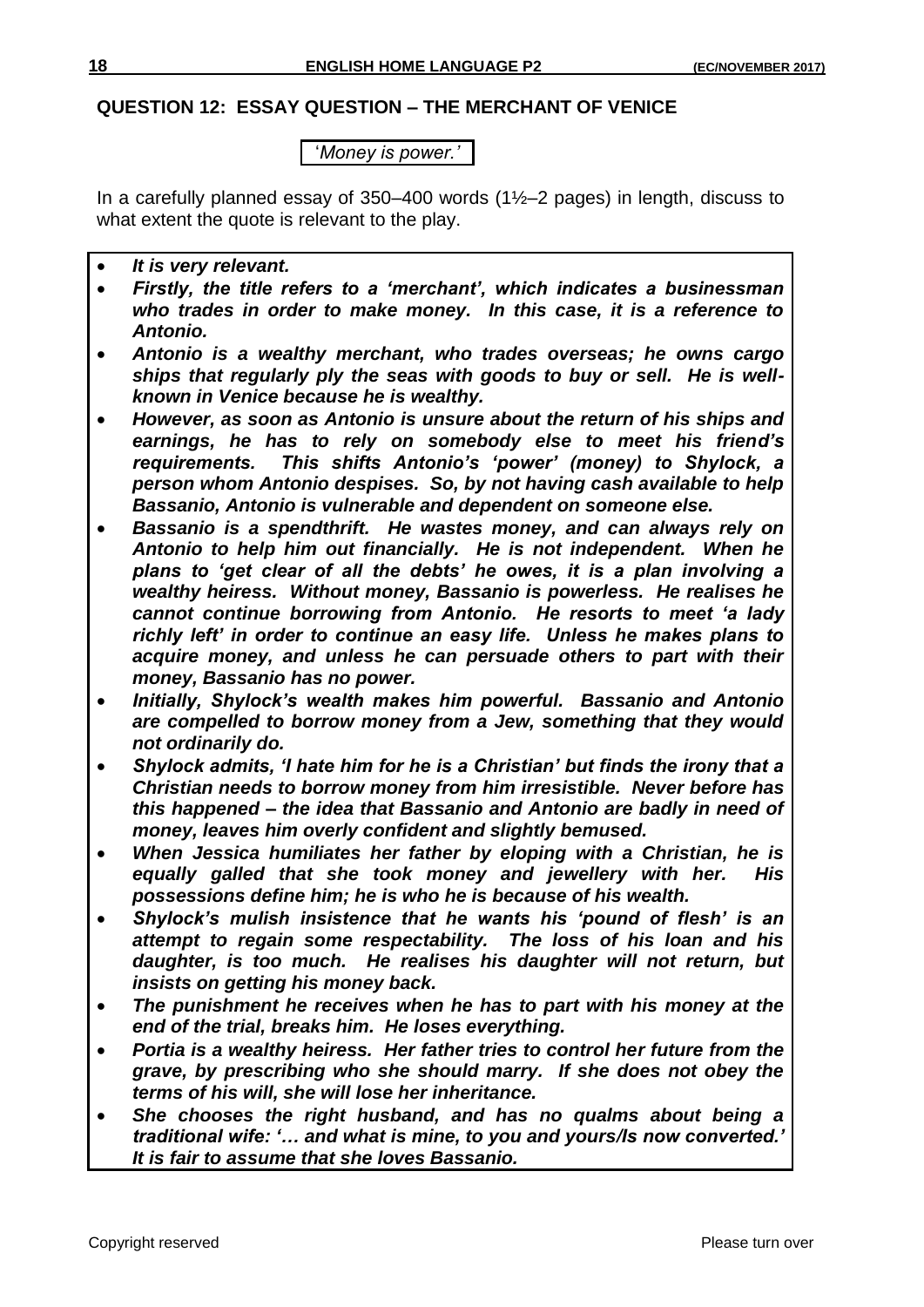*Portia is not going to let her husband get away with unacceptable behaviour. Despite her wealth (also now her husband's) Portia retains her independence. She might be admired because she is wealthy, but she is a woman in her own right. She challenges Bassanio's lies about the ring. This indicates that power in their relationship is about character, and not money. Portia is used to money, but, unlike the other characters, money does not determine her relationships.* **[25]**

## **QUESTION 13: CONTEXTUAL QUESTION –** *THE MERCHANT OF VENICE*

- 13.1 Place the extract in context by explaining why Bassanio is talking to Shylock.
	- *Bassanio wants money from Antonio to visit Portia.*
	- *Antonio does not have enough cash to lend to Bassanio, and suggests he tries to borrow from someone else so Bassanio approaches Shylock.*
	- *Antonio will stand surety for the loan.* (3)
- 13.2 In lines 2–7 Shylock lists a number of things he will and will not do. Explain.
	- *Shylock is a devout Jew. His faith requires that he adheres to a strict diet.*
	- *According to his faith, he is allowed limited socialising with non-Jews.*
	- *In these lines he explains exactly what he will and will not do according to his faith.* (3)
- 13.3 What does Shylock reveal about himself in lines 9–15?
	- *His hatred for Christians is deep-rooted; when he sees Antonio for the first time he insults him by calling him a 'fawning publican' – not a flattering term.*
	- *Because Antonio (and other Christians) do not charge interest, Shylock resents him. Shylock is an astute businessman who values money.*

**[Award 3 marks for any 2 reasons well argued.]** (3)

- 13.4 From what Antonio says in lines 28–32, describe his friendship with Bassanio.
	- *He admits that the does not lend nor borrow 'of excess', yet he is willing to 'break a custom' to help his friend. Antonio is very loyal to Bassanio.*
	- *He is risking to take out a loan to help Bassanio woo Portia; he is unselfish; generous; kind.* **[Award 3 marks for 2 characteristics well explained.]** (3)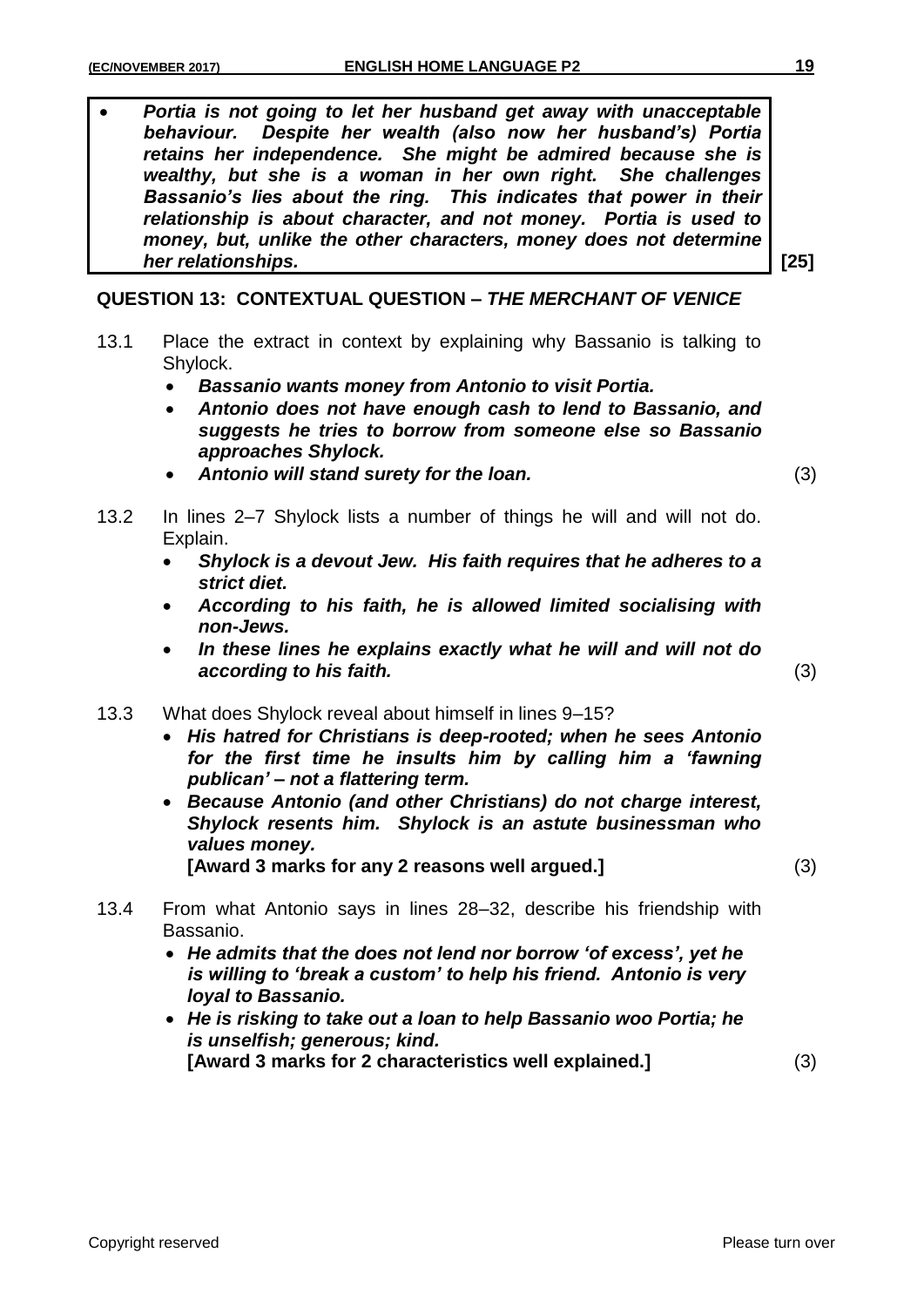- 13.5 Explain why Shakespeare uses prose in lines 1–7, and then iambic pentametre in the rest of the extract.
	- *In the first lines, Shylock and Bassanio are having an informal conversation, hence the prose form.*
	- *In the next lines, with the arrival of Antonio, whom Shylock addresses as 'signior', the tone becomes formal.*
	- *Shylock regards Antonio as more important because he enjoys a certain status in Venice.* (3)
- 13.6 Explain why Nerissa's aside in lines 4–5 would provide comic relief.
	- *Nerissa (and Portia) are in disguise, because Portia is defending her bridegroom's best friend.*
	- *Gratiano is unaware that he is speaking to his wife about his wife.*
	- *The mistaken identity creates humour.* (3)

- 13.7 Shylock refers to his daughter (line 6). Describe his relationship with her at this stage.
	- *She has eloped with a Christian.*
	- *She has taken money and jewellery that belonged to her father.*
	- *Shylock is deeply hurt because of her betrayal. She has turned her back on her father and on his religion by choosing a Christian husband.*

- 13.8 Comment critically on how Shylock's attitude in EXTRACT G changes to that in EXTRACT H.
	- *Extract G: Shylock is confident, because he has the upper hand – Christians need his help.*
	- *Extract H: Shylock's confidence is shattered when he realises that it will not be possible to extract his pound of flesh from Antonio; the law is not on his side after all.* (4)

**[25]**

- **TOTAL SECTION C: 25**
	- **GRAND TOTAL: 80**

**<sup>[</sup>Award 2 marks for explanation; 1 mark for Shylock's feelings.]** (3)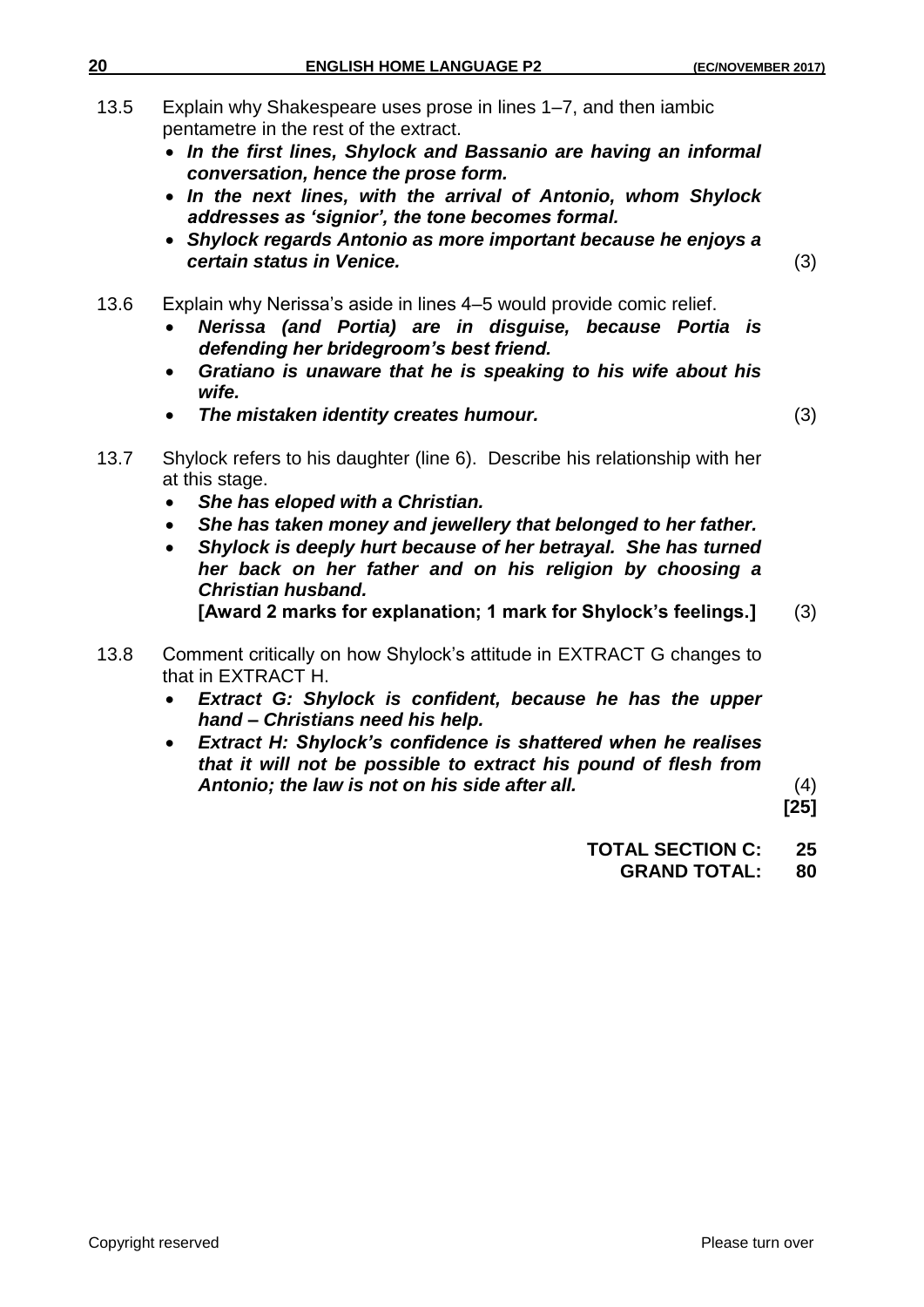#### **RUBRIC FOR MARKING THE POETRY ESSAY (QUESTION 1)**

| <b>RUBRIC FOR MARKING THE POETRY ESSAY</b><br><b>HOME LANGUAGE</b><br><b>10 MARKS</b>                                                                                                                                                                                          | tone<br>and<br>uage,<br>flow<br>LANGUAGE<br>Ire, logical f<br>logical 1<br>I Langu<br>ure, l<br>ation.<br>Structur<br>presentati | Outstanding<br>Coherent structure.<br>Excellent<br>introduction and<br>conclusion.<br>Arguments well-<br>structured and<br>clearly developed.<br>Language, tone<br>and style mature.<br>impressive,<br>correct. | <b>Meritorious</b><br>Essay well<br>structured.<br>Good introduction<br>and conclusion.<br>- Arguments and line<br>of thought easy to<br>follow.<br>- Language, tone and<br>style correct and<br>suited to purpose.<br>Good presentation. | <b>Substantial</b><br>Clear structure &<br>logical flow of<br>argument.<br>Introduction and<br>conclusion and<br>other paragraphs<br>coherently<br>organised.<br>Flow of argument<br>can be followed.<br>Language, tone<br>and style largely<br>correct. | Adequate<br>Some evidence of<br>structure.<br>Essay lacks a well-<br>structured flow of<br>logic and<br>coherence.<br>Language errors<br>minor, tone and<br>style mostly<br>appropriate.<br>Paragraphing<br>mostly correct. | Moderate<br>- Structure shows<br>faulty planning.<br>- Arguments not<br>logically arranged.<br>- Language errors<br>evident. Tone and<br>style not<br>appropriate to the<br>purpose of<br>academic writing.<br>- Paragraphing<br>faulty. | Elementary<br>Poor presentation and<br>lack of planned structure<br>impedes flow of<br>argument.<br>Language errors and<br>incorrect style make this<br>a largely unsuccessful<br>piece of writing. Tone<br>and style not appropriate<br>to the purpose of<br>academic writing.<br>Paragraphing faulty. | Not achieved<br>Difficult to<br>determine if topic<br>has been<br>addressed.<br>No evidence of<br>planned structure<br>or logic.<br>Poor language.<br>Incorrect style and<br>tone.<br>No paragraphing or<br>coherence. |
|--------------------------------------------------------------------------------------------------------------------------------------------------------------------------------------------------------------------------------------------------------------------------------|----------------------------------------------------------------------------------------------------------------------------------|-----------------------------------------------------------------------------------------------------------------------------------------------------------------------------------------------------------------|-------------------------------------------------------------------------------------------------------------------------------------------------------------------------------------------------------------------------------------------|----------------------------------------------------------------------------------------------------------------------------------------------------------------------------------------------------------------------------------------------------------|-----------------------------------------------------------------------------------------------------------------------------------------------------------------------------------------------------------------------------|------------------------------------------------------------------------------------------------------------------------------------------------------------------------------------------------------------------------------------------|---------------------------------------------------------------------------------------------------------------------------------------------------------------------------------------------------------------------------------------------------------------------------------------------------------|------------------------------------------------------------------------------------------------------------------------------------------------------------------------------------------------------------------------|
| <b>CONTENT</b><br>Interpretation of topic. Depth of argument, justification and<br>grasp of poem.                                                                                                                                                                              |                                                                                                                                  | $\overline{7}$<br>80-100%                                                                                                                                                                                       | 6<br>70-79%                                                                                                                                                                                                                               | 5<br>60-69%                                                                                                                                                                                                                                              | 4<br>50-59%                                                                                                                                                                                                                 | 3<br>40-49%                                                                                                                                                                                                                              | $\overline{2}$<br>30-39%                                                                                                                                                                                                                                                                                | $\mathbf{1}$<br>$0 - 29%$                                                                                                                                                                                              |
| Outstanding<br>- In-depth interpretation of topic, all aspects fully explored.<br>-Outstanding response: 90%+. Excellent response: 80-89%.<br>- Range of striking arguments extensively supported from poem.<br>- Excellent understanding of genre and poem.                   | $\frac{800}{6}$                                                                                                                  | $8 - 10$                                                                                                                                                                                                        | $7 - 7\frac{1}{2}$                                                                                                                                                                                                                        | $7 - 8$                                                                                                                                                                                                                                                  |                                                                                                                                                                                                                             |                                                                                                                                                                                                                                          |                                                                                                                                                                                                                                                                                                         |                                                                                                                                                                                                                        |
| <b>Meritorious</b><br>- Above average interpretation of topic, all aspects adequately<br>explored.<br>- Detailed response.<br>- Range of sound arguments given, well supported from poem.<br>- Very good understanding of genre and poem.                                      | $70 - 79%$                                                                                                                       | $7\frac{1}{2}-8\frac{1}{2}$                                                                                                                                                                                     | $7 - 8$                                                                                                                                                                                                                                   | $6\frac{1}{2} - 7\frac{1}{2}$                                                                                                                                                                                                                            | $6 - 7$                                                                                                                                                                                                                     |                                                                                                                                                                                                                                          |                                                                                                                                                                                                                                                                                                         |                                                                                                                                                                                                                        |
| <b>Substantial</b><br>- Shows understanding and has interpreted topic well.<br>- Fairly detailed response.<br>Some sound arguments given, but not all of them as well<br>motivated as they could be.<br>- Understanding of genre and poem evident.                             | 5<br>60–69%                                                                                                                      | $7 - 8$                                                                                                                                                                                                         | $6\frac{1}{2} - 7\frac{1}{2}$                                                                                                                                                                                                             | $6 - 7$                                                                                                                                                                                                                                                  | $5\frac{1}{2} - 6\frac{1}{2}$                                                                                                                                                                                               | $5 - 6$                                                                                                                                                                                                                                  |                                                                                                                                                                                                                                                                                                         |                                                                                                                                                                                                                        |
| Adequate<br>Fair interpretation of topic, not all aspects explored in detail.<br>Some good points in support of topic.<br>Most arguments supported but evidence is not always convincing.<br>Basic understanding of genre and poem.                                            | $\frac{4}{50-59\%}$                                                                                                              |                                                                                                                                                                                                                 | $6 - 7$                                                                                                                                                                                                                                   | $5\frac{1}{2} - 6\frac{1}{2}$                                                                                                                                                                                                                            | $5 - 6$                                                                                                                                                                                                                     | $4\frac{1}{2} - 5\frac{1}{2}$                                                                                                                                                                                                            | $4 - 5$                                                                                                                                                                                                                                                                                                 |                                                                                                                                                                                                                        |
| <b>Moderate</b><br>- Very ordinary, mediocre attempt to answer the question.<br>- Very little depth of understanding in response to topic.<br>- Arguments not convincing and very little justification from poem.<br>- Learner has not fully come to grips with genre or poem. | 3.9%<br>ទុ                                                                                                                       |                                                                                                                                                                                                                 |                                                                                                                                                                                                                                           | $5 - 6$                                                                                                                                                                                                                                                  | $4\frac{1}{2} - 5\frac{1}{2}$                                                                                                                                                                                               | $4 - 5$                                                                                                                                                                                                                                  | $3\frac{1}{2} - 4\frac{1}{2}$                                                                                                                                                                                                                                                                           | $3 - 4$                                                                                                                                                                                                                |
| Elementary<br>- Poor grasp of topic.<br>- Response repetitive and sometimes off the point.<br>- No depth of argument, faulty interpretation/Arguments not<br>supported from poem.<br>- Very poor grasp of genre and poem.                                                      | $30 - 39\%$                                                                                                                      |                                                                                                                                                                                                                 |                                                                                                                                                                                                                                           |                                                                                                                                                                                                                                                          | $4 - 5$                                                                                                                                                                                                                     | $3\frac{1}{2} - 4\frac{1}{2}$                                                                                                                                                                                                            | $3 - 4$                                                                                                                                                                                                                                                                                                 | $1 - 3\frac{1}{2}$                                                                                                                                                                                                     |
| Not achieved<br>- Response bears some relation to the topic but argument difficult<br>to follow or largely irrelevant.<br>- Poor attempt at answering the question. The few relevant points<br>have no justification from the poem.<br>- Very poor grasp of genre and poem.    | $-29%$                                                                                                                           |                                                                                                                                                                                                                 |                                                                                                                                                                                                                                           |                                                                                                                                                                                                                                                          |                                                                                                                                                                                                                             | $3 - 4$                                                                                                                                                                                                                                  | $1 - 3\frac{1}{2}$                                                                                                                                                                                                                                                                                      | $0 - 3$                                                                                                                                                                                                                |